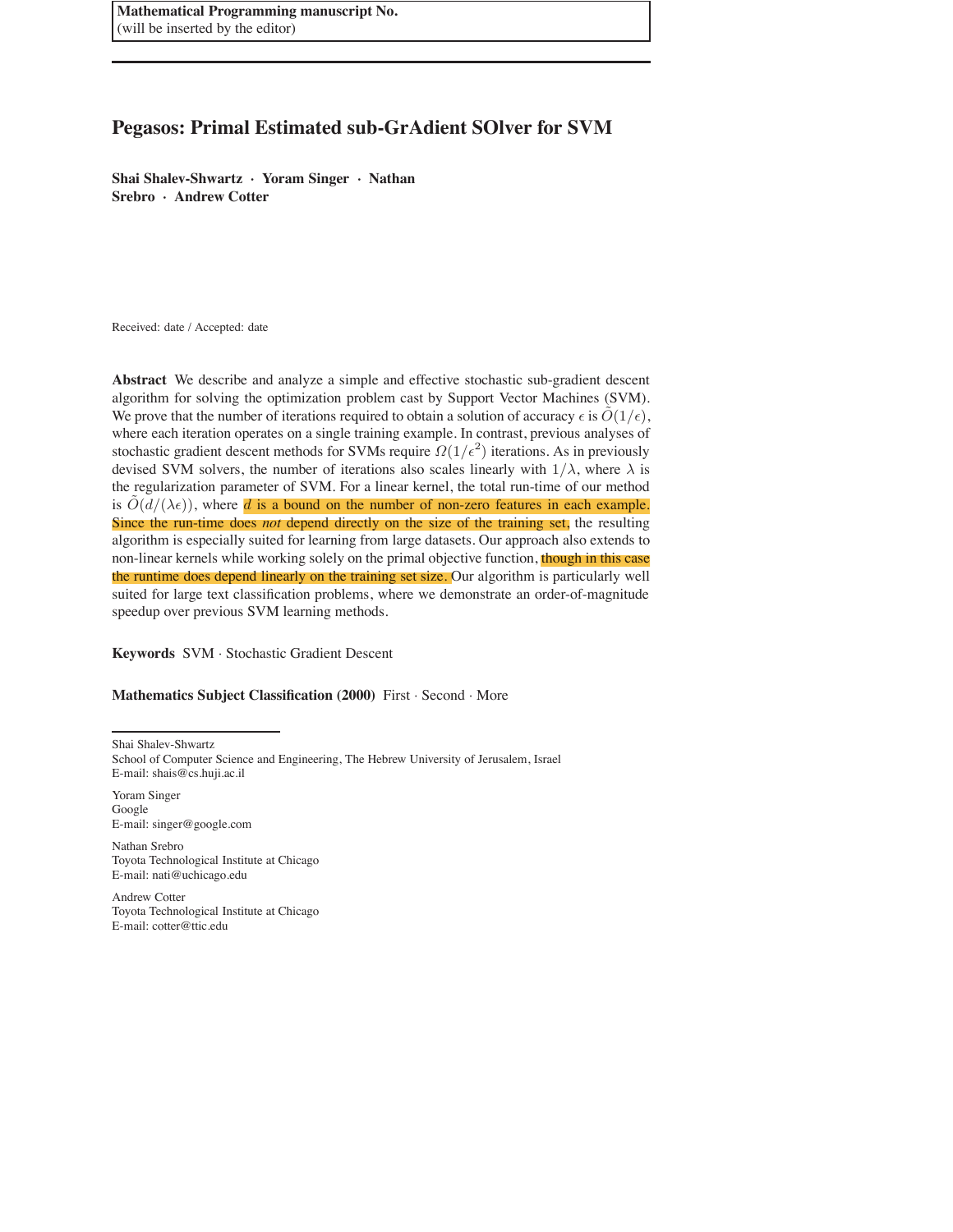#### **1 Introduction**

Support Vector Machines (SVMs) are effective and popular classification learning tool [36, 12]. The task of learning a support vector machine is typically cast as a constrained quadratic programming problem. However, in its native form, it is in fact an unconstrained empirical loss minimization with a penalty term for the norm of the classifier that is being learned. Formally, given a training set  $S = \{(\mathbf{x}_i, y_i)\}_{i=1}^m$ , where  $\mathbf{x}_i \in \mathbb{R}^n$  and  $y_i \in \{+1, -1\}$ , we would like to find the minimizer of the problem

$$
\min_{\mathbf{w}} \frac{\lambda}{2} ||\mathbf{w}||^2 + \frac{1}{m} \sum_{(\mathbf{x}, y) \in S} \ell(\mathbf{w}; (\mathbf{x}, y)) ,
$$
 (1)

where

$$
\ell(\mathbf{w}; (\mathbf{x}, y)) = \max\{0, 1 - y \langle \mathbf{w}, \mathbf{x} \rangle\},\tag{2}
$$

and  $\langle \mathbf{u}, \mathbf{v} \rangle$  denotes the standard inner product between the vectors **u** and **v**. We denote the objective function of Eq. (1) by  $f(\mathbf{w})$ . We say that an optimization method finds an  $\epsilon$ accurate solution  $\hat{\mathbf{w}}$  if  $f(\hat{\mathbf{w}}) \le \min_{\mathbf{w}} f(\mathbf{w}) + \epsilon$ . The standard SVM problem also includes an unregularized bias term. We omit the bias throughout the coming sections and revisit the incorporation of a bias term in Sec. 6.

We describe and analyze in this paper a simple stochastic sub-gradient descent algorithm, which we call Pegasos, for solving Eq. (1). At each iteration, a single training example is chosen at random and used to estimate a sub-gradient of the objective, and a step with pre-determined step-size is taken in the opposite direction. We show that with high probability over the choice of the random examples, our algorithm finds an  $\epsilon$ -accurate solution using only  $O(1/(\lambda \epsilon))$  iterations, while each iteration involves a single inner product between w and x. Put differently, the overall runtime required to obtain an  $\epsilon$  accurate solution is  $O(n/(\lambda \epsilon))$ , where n is the dimensionality of w and x. Moreover, this runtime can be reduced to  $O(d/(\lambda \epsilon))$  where d is the number of non-zero features in each example x. Pegasos can also be used with non-linear kernels, as we describe in Sec. 4. We would like to emphasize that a solution is found in probability solely due to the randomization steps employed by the algorithm and *not* due to the data set. The data set is not assumed to be random, and the analysis holds for any data set S. Furthermore, the runtime does *not* depend on the number of training examples and thus our algorithm is especially suited for large datasets.

Before indulging into the detailed description and analysis of Pegasos, we would like to draw connections to and put our work in context of some of the more recent work on SVM. For a more comprehensive and up-to-date overview of relevant work see the references in the papers cited below as well as the web site dedicated to kernel methods at http://www.kernel-machines.org . Due to the centrality of the SVM optimization problem, quite a few methods were devised and analyzed. The different approaches can be roughly divided into the following categories.

**Interior Point (IP) methods:** IP methods (see for instance [7] and the references therein) cast the SVM learning task as a quadratic optimization problem subject to linear constraints. The constraints are replaced with a barrier function. The result is a sequence of unconstrained problems which can be optimized very efficiently using Newton or Quasi-Newton methods. The advantage of IP methods is that the dependence on the accuracy  $\epsilon$  is double logarithmic, namely,  $\log(\log(1/\epsilon))$ . Alas, IP methods typically require run time which is cubic in the number of examples  $m$ . Moreover, the memory requirements of IP methods are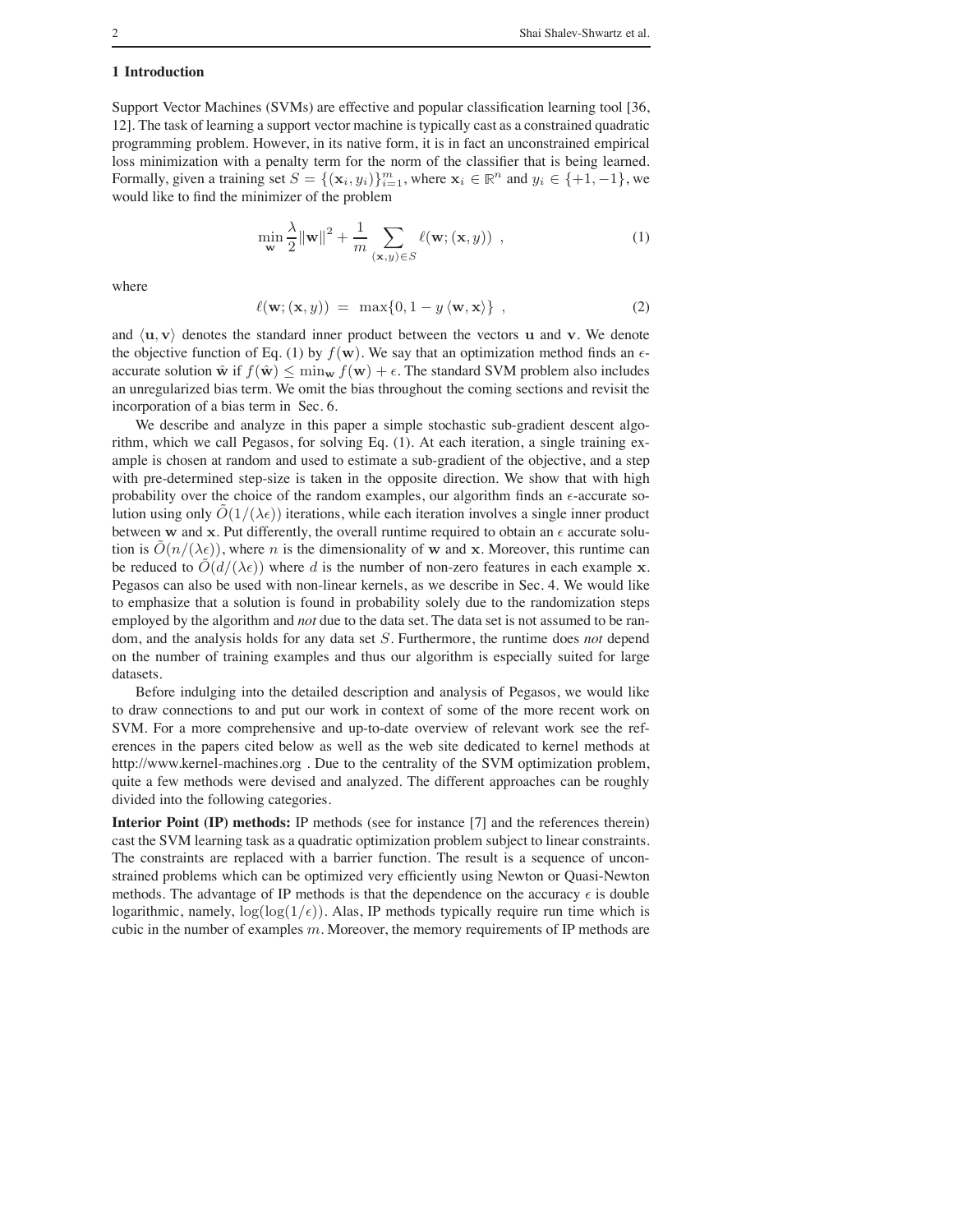$O(m^2)$  which renders a direct use of IP methods very difficult when the training set consists of many examples. It should be noted that there have been several attempts to reduce the complexity based on additional assumptions (see e.g.  $[15]$ ). However, the dependence on  $m$  remains super linear. In addition, while the focus of the paper is the optimization problem cast by SVM, one needs to bear in mind that the optimization problem is a proxy method for obtaining good classification error on unseen examples. Achieving a very high accuracy in the optimization process is usually unnecessary and does not translate to a significant increase in the generalization accuracy. The time spent by IP methods for finding a single accurate solution may, for instance, be better utilized for trying different regularization values.

**Decomposition methods:** To overcome the quadratic memory requirement of IP methods, decomposition methods such as SMO [29] and SVM-Light [20] tackle the dual representation of the SVM optimization problem, and employ an active set of constraints thus working on a subset of dual variables. In the extreme case, called row-action methods [8], the active set consists of a single constraint. While algorithms in this family are fairly simple to implement and entertain general asymptotic convergence properties [8], the time complexity of most of the algorithms in this family is typically super linear in the training set size  $m$ . Moreover, since decomposition methods find a feasible dual solution and their goal is to maximize the dual objective function, they often result in a rather slow convergence rate to the optimum of the primal objective function. (See also the discussion in [19].)

**Primal optimization:** Most existing approaches, including the methods discussed above, focus on the dual of Eq. (1), especially when used in conjunction with non-linear kernels. However, even when non-linear kernels are used, the Representer theorem [23] allows us to re-parametrize w as  $w = \sum \alpha_i y_i x_i$  and cast the primal objective Eq. (1) as an unconstrained optimization problem with the variables  $\alpha_1, \ldots, \alpha_m$  (see Sec. 4). Tackling the primal objective directly was studied, for example, by Chapelle [10], who considered using smooth loss functions instead of the hinge loss, in which case the optimization problem becomes a smooth unconstrained optimization problem. Chapelle then suggested using various optimization approaches such as conjugate gradient descent and Newton's method. We take a similar approach here, however we cope with the non-differentiability of the hingeloss directly by using sub-gradients instead of gradients. Another important distinction is that Chapelle views the optimization problem as a function of the variables  $\alpha_i$ . In contrast, though Pegasos maintains the same set of variables, the optimization process is performed with respect to w, see Sec. 4 for details.

**Stochastic gradient descent:** The Pegasos algorithm is an application of a stochastic subgradient method (see for example [25, 34]). In the context of machine learning problems, the efficiency of the stochastic gradient approach has been studied in  $[26, 1, 3, 27, 6, 5]$ . In particular, it has been claimed and experimentally observed that, "Stochastic algorithms yield the best generalization performance despite being the worst optimization algorithms". This claim has recently received formal treatment in [4,32].

Two concrete algorithms that are closely related to the Pegasos algorithm and are also variants of stochastic sub-gradient methods are the NORMA algorithm [24] and a stochastic gradient algorithm due to Zhang [37]. The main difference between Pegasos and these variants is in the procedure for setting the step size. We elaborate on this issue in Sec. 7. The convergence rate given in [24] implies that the number of iterations required to achieve  $\epsilon$ -accurate solution is  $O(1/(\lambda \epsilon)^2)$ . This bound is inferior to the corresponding bound of Pegasos. The analysis in [37] for the case of regularized loss shows that the squared Euclidean distance to the optimal solution converges to zero but the rate of convergence depends on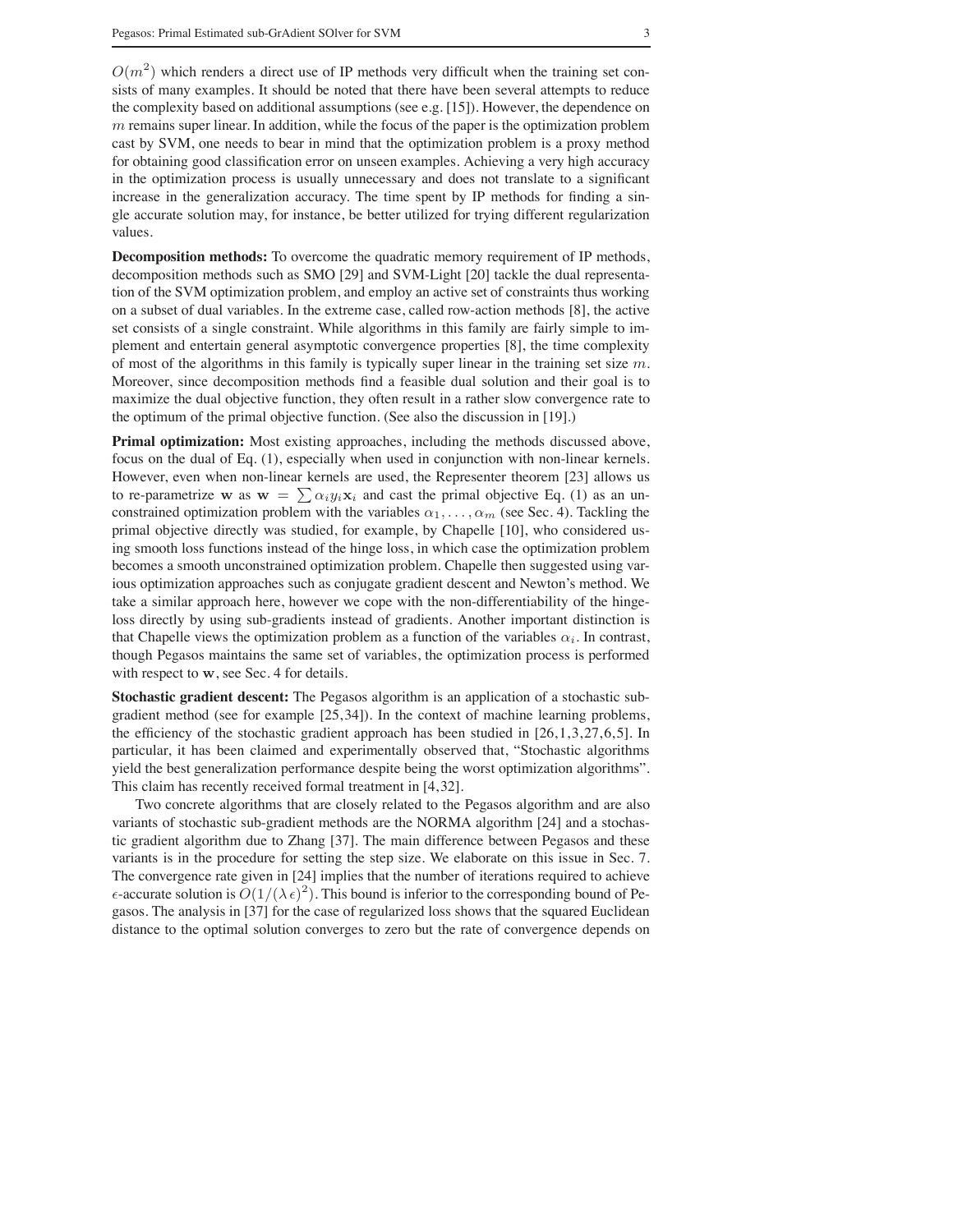the step size parameter. As we show in Sec. 7, tuning this parameter is crucial to the success of the method. In contrast, Pegasos is virtually parameter free. Another related recent work is Nesterov's general primal-dual subgradient method for the minimization of non-smooth functions [28]. Intuitively, the ideas presented in [28] can be combined with the stochastic regime of Pegasos. We leave this direction and other potential extensions of Pegasos for future research.

**Online methods:** Online learning methods are very closely related to stochastic gradient methods, as they operate on only a single example at each iteration. Moreover, many online learning rules, including the Perceptron rule, can be seen as implementing a stochastic gradient step. Many such methods, including the Perceptron and the Passive Aggressive method [11] also have strong connections to the "margin" or norm of the predictor, though they do not directly minimize the SVM objective. Nevertheless, online learning algorithms were proposed as fast alternatives to SVMs (e.g. [16]). Such algorithms can be used to obtain a predictor with low generalization error using an online-to-batch conversion scheme [9]. However, the conversion schemes do not necessarily yield an  $\epsilon$ -accurate solutions to the original SVM problem and their performance is typically inferior to direct batch optimizers. As noted above, Pegasos shares the simplicity and speed of online learning algorithms, yet it is guaranteed to converge to the optimal SVM solution.

**Cutting Planes Approach:** Recently, Joachims [21] proposed SVM-Perf, which uses a cutting planes method to find a solution with accuracy  $\epsilon$  in time  $O(md/(\lambda \epsilon^2))$ . This bound was later improved by Smola *et al* [33] to  $O(md/(\lambda \epsilon))$ . The complexity guarantee for Pegasos avoids the dependence on the data set size  $m$ . In addition, while SVM-Perf yields very significant improvements over decomposition methods for large data sets, our experiments (see Sec. 7) indicate that Pegasos is substantially faster than SVM-Perf.

# **2 The Pegasos Algorithm**

As mentioned above, Pegasos performs stochastic gradient descent on the primal objective Eq. (1) with a carefully chosen stepsize. We describe in this section the core of the Pegasos procedure in detail and provide pseudo-code. We also present a few variants of the basic algorithm and discuss few implementation issues.

# 2.1 The Basic Pegasos Algorithms

On each iteration Pegasos operates as follow. Initially, we set  $w_1$  to the zero vector. On iteration t of the algorithm, we first choose a random training example  $(\mathbf{x}_{i_t}, y_{i_t})$  by picking an index  $i_t \in \{1, \ldots, m\}$  uniformly at random. We then replace the objective in Eq. (1) with an approximation based on the training example  $(\mathbf{x}_{i_t}, y_{i_t})$ , yielding:

$$
f(\mathbf{w}; i_t) = \frac{\lambda}{2} ||\mathbf{w}||^2 + \ell(\mathbf{w}; (\mathbf{x}_{i_t}, y_{i_t}))
$$
 (3)

We consider the sub-gradient of the above approximate objective, given by:

$$
\nabla_t = \lambda \mathbf{w}_t - \mathbb{1}[y_{i_t} \langle \mathbf{w}_t, \mathbf{x}_{i_t} \rangle < 1] y_{i_t} \mathbf{x}_{i_t} , \qquad (4)
$$

where  $\mathbb{1}[y \langle \mathbf{w}, \mathbf{x} \rangle] < 1$  is the indicator function which takes a value of one if its argument is true (w yields non-zero loss on the example  $(x, y)$ ), and zero otherwise. We then update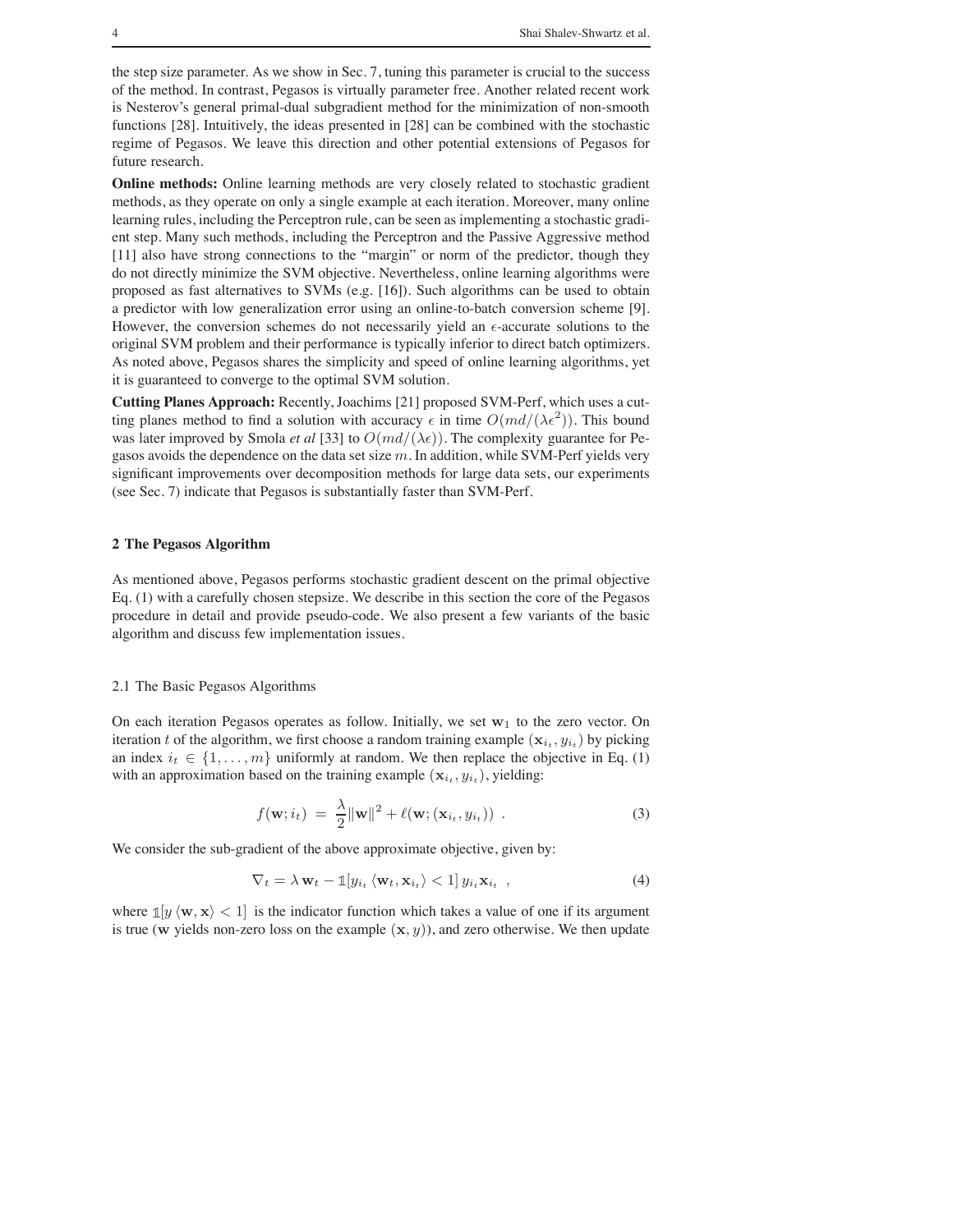INPUT: 
$$
S, \lambda, T
$$

\nINITIALIZE: Set  $\mathbf{w}_1 = 0$ 

\nFOR  $t = 1, 2, \ldots, T$ 

\nChoose  $i_t \in \{1, \ldots, |S|\}$  uniformly at random.

\nSet  $\eta_t = \frac{1}{\lambda t}$ 

\nIf  $y_{i_t} \langle \mathbf{w}_t, \mathbf{x}_{i_t} \rangle < 1$ , then:

\nSet  $\mathbf{w}_{t+1} \leftarrow (1 - \eta_t \lambda) \mathbf{w}_t + \eta_t y_{i_t} \mathbf{x}_{i_t}$ 

\nElse (if  $y_{i_t} \langle \mathbf{w}_t, \mathbf{x}_{i_t} \rangle \geq 1$ ):

\nSet  $\mathbf{w}_{t+1} \leftarrow (1 - \eta_t \lambda) \mathbf{w}_t$ 

\n[Optional:  $\mathbf{w}_{t+1} \leftarrow \min\left\{1, \frac{1/\sqrt{\lambda}}{\|\mathbf{w}_{t+1}\|}\right\} \mathbf{w}_{t+1}$ 

\nOUTPUT:  $\mathbf{w}_{T+1}$ 

#### **Fig. 1** The Pegasos Algorithm.

 $\mathbf{w}_{t+1} \leftarrow \mathbf{w}_t - \eta_t \nabla_t$  using a step size of  $\eta_t = 1/(\lambda t)$ . Note that this update can be written as:

$$
\mathbf{w}_{t+1} \leftarrow (1 - \frac{1}{t}) \mathbf{w}_t + \eta_t \mathbb{1}[y_{i_t} \langle \mathbf{w}_t, \mathbf{x}_{i_t} \rangle < 1] \, y_{i_t} \mathbf{x}_{i_t} \quad . \tag{5}
$$

After a predetermined number T of iterations, we output the last iterate  $w_{T+1}$ . The pseudocode of Pegasos is given in Fig. 1.

# 2.2 Incorporating a Projection Step

The above description of Pegasos is a verbatim application of the stochastic gradient-descent method. A potential variation is the gradient-projection approach where we limit the set of admissible solutions to the ball of radius  $1/\sqrt{\lambda}$ . To enforce this property, we project  $w_t$ after each iteration onto this sphere by performing the update:

$$
\mathbf{w}_{t+1} \leftarrow \min\left\{1, \frac{1/\sqrt{\lambda}}{\|\mathbf{w}_{t+1}\|}\right\} \mathbf{w}_{t+1} . \tag{6}
$$

Our initial presentation and implementation of Pegasos [31] included a projection step, while here we include it as an optional step. However, the newly revised analysis presented in this paper does not require such a projection and establishes almost the same guarantees for the basic (without projection) Pegasos algorithm. We did not notice major differences between the projected and unprojected variants in our experiments (see Sec. 7).

## 2.3 Mini-Batch Iterations

In our analysis, we actually consider a more general algorithm that utilizes  $k$  examples at each iteration, where  $1 \leq k \leq m$  is a parameter that needs to be provided to the algorithm. That is, at each iteration, we choose a subset  $A_t \subset [m] = \{1, \ldots, m\}$ ,  $|A_t| = k$ , of k examples uniformly at random among all such subsets. When  $k = m$  each iteration handles the original objective function. This case is often referred to as batch or deterministic iterations. To underscore the difference between the fully deterministic case and the stochastic case, we refer to the subsamples in the latter case as mini-batches and call the process mini-batch iterates. We thus consider the approximate objective function:

$$
f(\mathbf{w}; A_t) = \frac{\lambda}{2} ||\mathbf{w}||^2 + \frac{1}{k} \sum_{i \in A_t} \ell(\mathbf{w}; (\mathbf{x}_i, y_i))
$$
 (7)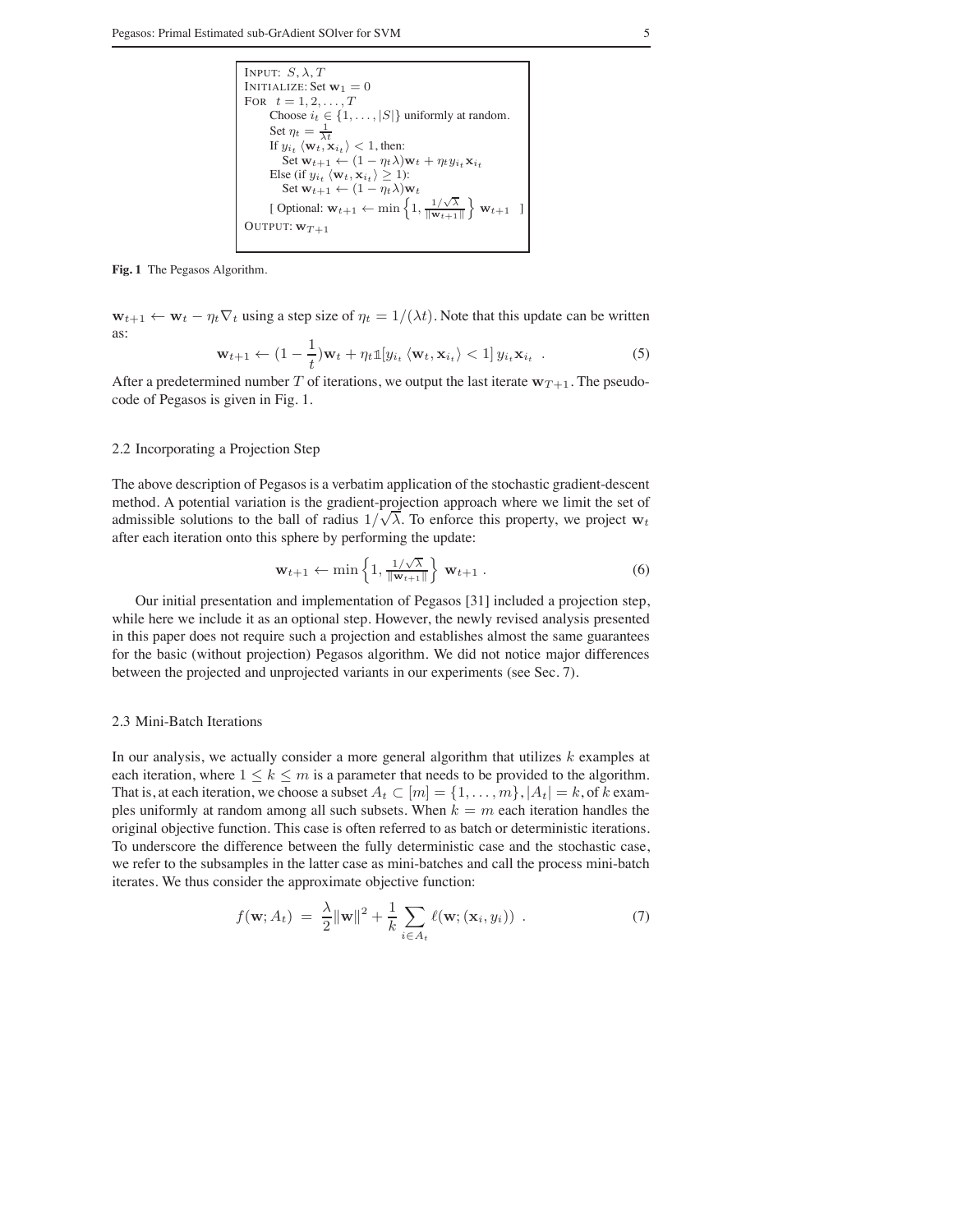INPUT: 
$$
S, \lambda, T, k
$$

\nINITIALIZE: Set  $\mathbf{w}_1 = 0$ 

\nFOR  $t = 1, 2, \ldots, T$ 

\nChoose  $A_t \subseteq [m]$ , where  $|A_t| = k$ , uniformly at random

\nSet  $A_t^+ = \{i \in A_t : y_i \langle \mathbf{w}_t, \mathbf{x}_i \rangle < 1\}$ 

\nSet  $\eta_t = \frac{1}{\lambda t}$ 

\nSet  $\mathbf{w}_{t+1} \leftarrow (1 - \eta_t \lambda) \mathbf{w}_t + \frac{\eta_t}{k} \sum_{i \in A_t^+} y_i \mathbf{x}_i$ 

\n[Optional:  $\mathbf{w}_{t+1} \leftarrow \min \left\{ 1, \frac{1/\sqrt{\lambda}}{\|\mathbf{w}_{t+1}\|}\right\} \mathbf{w}_{t+1}$ ]

\nOUTPUT:  $\mathbf{w}_{T+1}$ 

**Fig. 2** The Mini-Batch Pegasos Algorithm.

Note that we overloaded our original definition of  $f$  and that the original objective can be denoted as  $f(\mathbf{w}) = f(\mathbf{w}; [m])$ . As before, we consider the sub-gradient of the approximate objective given by:

$$
\nabla_t = \lambda \mathbf{w}_t - \frac{1}{k} \sum_{i \in A_t} \mathbb{1}[y_i \langle \mathbf{w}_t, \mathbf{x}_i \rangle < 1] \, y_i \mathbf{x}_i. \tag{8}
$$

We update  $\mathbf{w}_{t+1} \leftarrow \mathbf{w}_t - \eta_t \nabla_t$  using the same predetermined step size  $\eta_t = 1/(\lambda t)$ . Pseudo-code of this more general algorithm is given in Fig. 2. As before, we include an optional projection step.

When  $k = m$  we choose  $A_t = S$  on each round t and we obtain the deterministic subgradient descent method. In the other extreme case, when  $k = 1$ , we recover the stochastic sub-gradient algorithm of Figure 1.

In the above description we refer to  $A_t$  as chosen uniformly at random among the subsets of  $[m]$  of size k, i.e. chosen without repetitions. Our analysis still holds when  $A_t$  is a multiset chosen i.i.d. with repetitions.

#### 2.4 Sparse Feature Vectors

We conclude this section with a short discussion of implementation details when the instances are sparse, namely, when each instance has very few non-zero elements. In this case, we can represent w as a pair  $(v, a)$  where  $v \in \mathbb{R}^n$  is a vector and a is a scalar. The vector w is defined as  $w = a v$ . We do not require the vector v to be normalized and hence we over-represent w. However, using this representation, it is easily verified that the total number of operations required for performing one iteration of the basic Pegasos algorithm (with  $k = 1$ ) is  $O(d)$ , where d is the number of non-zero elements in x.

When projection steps are included, we represent w as a triplet  $(v, a, v)$  with the following variables  $\nu = ||\mathbf{w}|| = a ||\mathbf{v}||$ . Storing the norm of w allows us to perform the projection step using a constant number of operations involving only  $a$  and  $\nu$ . After w is updated, the stored norm  $\nu$  needs to be updated, which can again be done in time  $O(d)$  as before.

## **3 Analysis**

In this section we analyze the convergence properties of Pegasos. Although our main interest is in the special case where  $k = 1$  given in Figure 1, we actually analyze here the more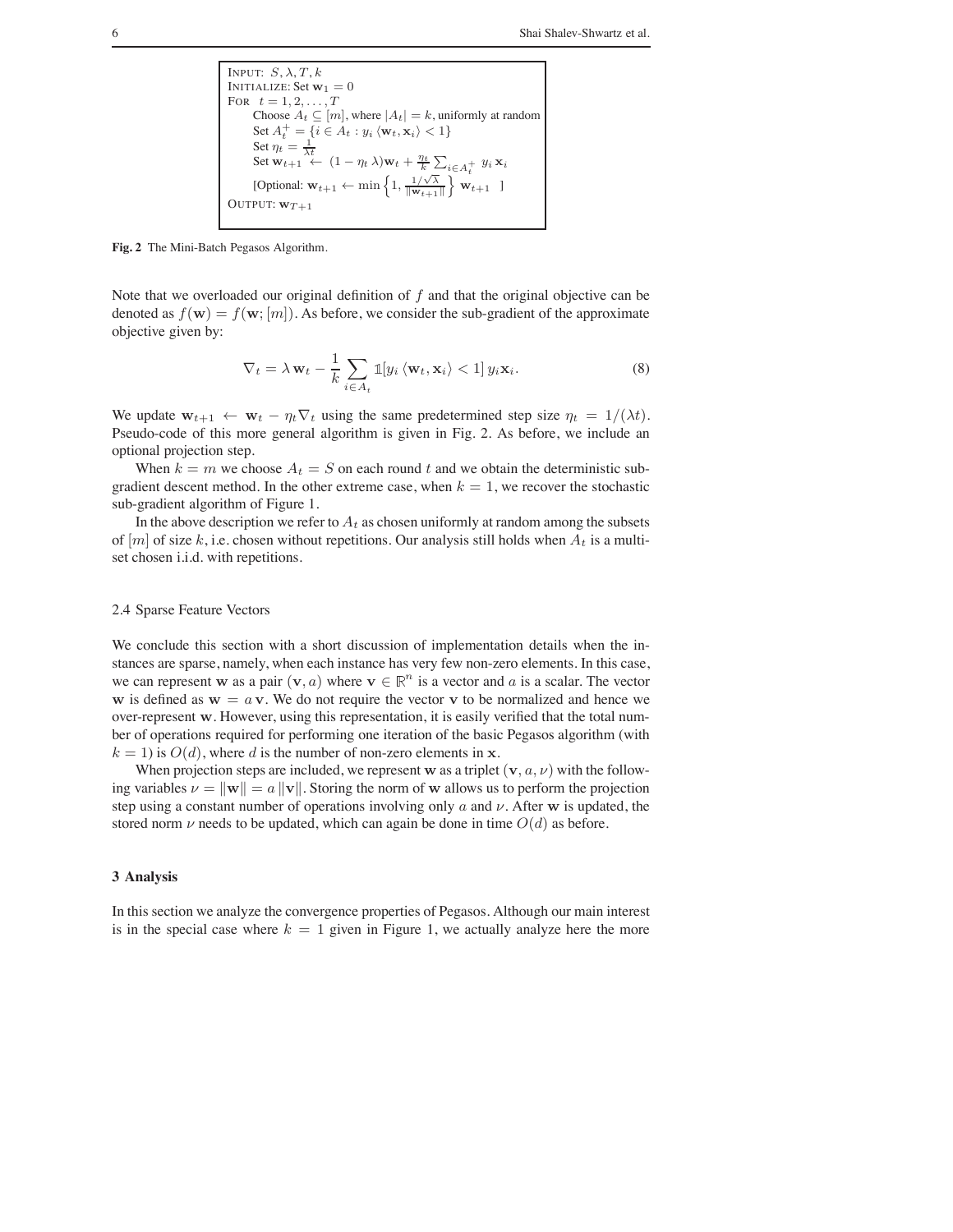general mini-batch variant of Figure 2. Throughout this section we denote

$$
\mathbf{w}^* = \underset{\mathbf{w}}{\text{argmin}} \ f(\mathbf{w}) \ . \tag{9}
$$

Recall that on each iteration of the algorithm, we focus on an instantaneous objective function  $f(\mathbf{w}; A_t)$ . We start by bounding the average instantaneous objective of the algorithm relatively to the average instantaneous objective of the optimal solution. We first need the following lemma which is based on a result from [17], though we provide the proof here for completeness. The lemma relies on the notion of strongly convex functions (see for example [30]). A function f is called  $\lambda$ -strongly convex if  $f(\mathbf{w}) - \frac{\lambda}{2} ||\mathbf{w}||^2$  is a convex function.

**Lemma 1** *Let*  $f_1, \ldots, f_T$  *be a sequence of*  $\lambda$ -strongly convex functions. Let B be a closed *convex set and define*  $\Pi_B(\mathbf{w}) = \arg \min_{\mathbf{w}' \in B} ||\mathbf{w} - \mathbf{w}'||$ . Let  $\mathbf{w}_1, \dots, \mathbf{w}_{T+1}$  be a se*quence of vectors such that*  $\mathbf{w}_1 \in B$  *and for*  $t \geq 1$ ,  $\mathbf{w}_{t+1} = \Pi_B(\mathbf{w}_t - \eta_t \nabla_t)$ , where  $\nabla_t$  *belongs to the sub-gradient set of*  $f_t$  *at*  $w_t$  *and*  $\eta_t = 1/(\lambda t)$ *. Assume that for all t,* ∥∇t∥ ≤ <sup>G</sup>*. Then, for all* <sup>u</sup> <sup>∈</sup> <sup>B</sup> *we have*

$$
\frac{1}{T}\sum_{t=1}^T f_t(\mathbf{w}_t) \leq \frac{1}{T}\sum_{t=1}^T f_t(\mathbf{u}) + \frac{G^2(1+\ln(T))}{2\lambda T}.
$$

*Proof* Since  $f_t$  is strongly convex and  $\nabla_t$  is in the sub-gradient set of  $f_t$  at  $w_t$  we have that (see [30])

$$
\langle \mathbf{w}_t - \mathbf{u}, \nabla_t \rangle \geq f_t(\mathbf{w}_t) - f_t(\mathbf{u}) + \frac{\lambda}{2} ||\mathbf{w}_t - \mathbf{u}||^2. \tag{10}
$$

Next, we show that

$$
\langle \mathbf{w}_t - \mathbf{u}, \nabla_t \rangle \ \leq \ \frac{\|\mathbf{w}_t - \mathbf{u}\|^2 - \|\mathbf{w}_{t+1} - \mathbf{u}\|^2}{2\,\eta_t} + \frac{\eta_t}{2} G^2 \,. \tag{11}
$$

Let  $w'_t$  denote  $w_t - \eta_t \nabla_t$ . Since  $w_{t+1}$  is the projection of  $w'_t$  onto B, and  $u \in B$  we have that  $\|\mathbf{w}'_t - \mathbf{u}\|^2 \geq \|\mathbf{w}_{t+1} - \mathbf{u}\|^2$ . Therefore,

$$
\|\mathbf{w}_t - \mathbf{u}\|^2 - \|\mathbf{w}_{t+1} - \mathbf{u}\|^2 \ge \|\mathbf{w}_t - \mathbf{u}\|^2 - \|\mathbf{w}'_t - \mathbf{u}\|^2
$$
  
=  $2\eta_t \langle \mathbf{w}_t - \mathbf{u}, \nabla_t \rangle - \eta_t^2 \|\nabla_t\|^2$ .

Rearranging the above and using the assumption  $\|\nabla_t\| \leq G$  yields Eq. (11). Comparing Eq. (10) and Eq. (11) and summing over  $t$  we obtain

$$
\sum_{t=1}^{T} (f_t(\mathbf{w}_t) - f_t(\mathbf{u})) \leq
$$
\n
$$
\sum_{t=1}^{T} \left( \frac{\|\mathbf{w}_t - \mathbf{u}\|^2 - \|\mathbf{w}_{t+1} - \mathbf{u}\|^2}{2 \eta_t} + \frac{\lambda}{2} \|\mathbf{w}_t - \mathbf{u}\|^2 \right) + \frac{G^2}{2} \sum_{t=1}^{T} \eta_t.
$$

Next, we use the definition  $\eta_t = 1/(\lambda t)$  and note that the first sum on the right-hand side of the above equation collapses to  $-\lambda (T + 1) ||\mathbf{w}_{T+1} - \mathbf{u}||^2$ . Thus,

$$
\sum_{t=1}^{T} (f_t(\mathbf{w}_t) - f_t(\mathbf{u})) \leq -\lambda (T+1) \|\mathbf{w}_{T+1} - \mathbf{u}\|^2 + \frac{G^2}{2\lambda} \sum_{t=1}^{T} \frac{1}{t}
$$
  
 
$$
\leq \frac{G^2}{2\lambda} (1 + \ln(T)).
$$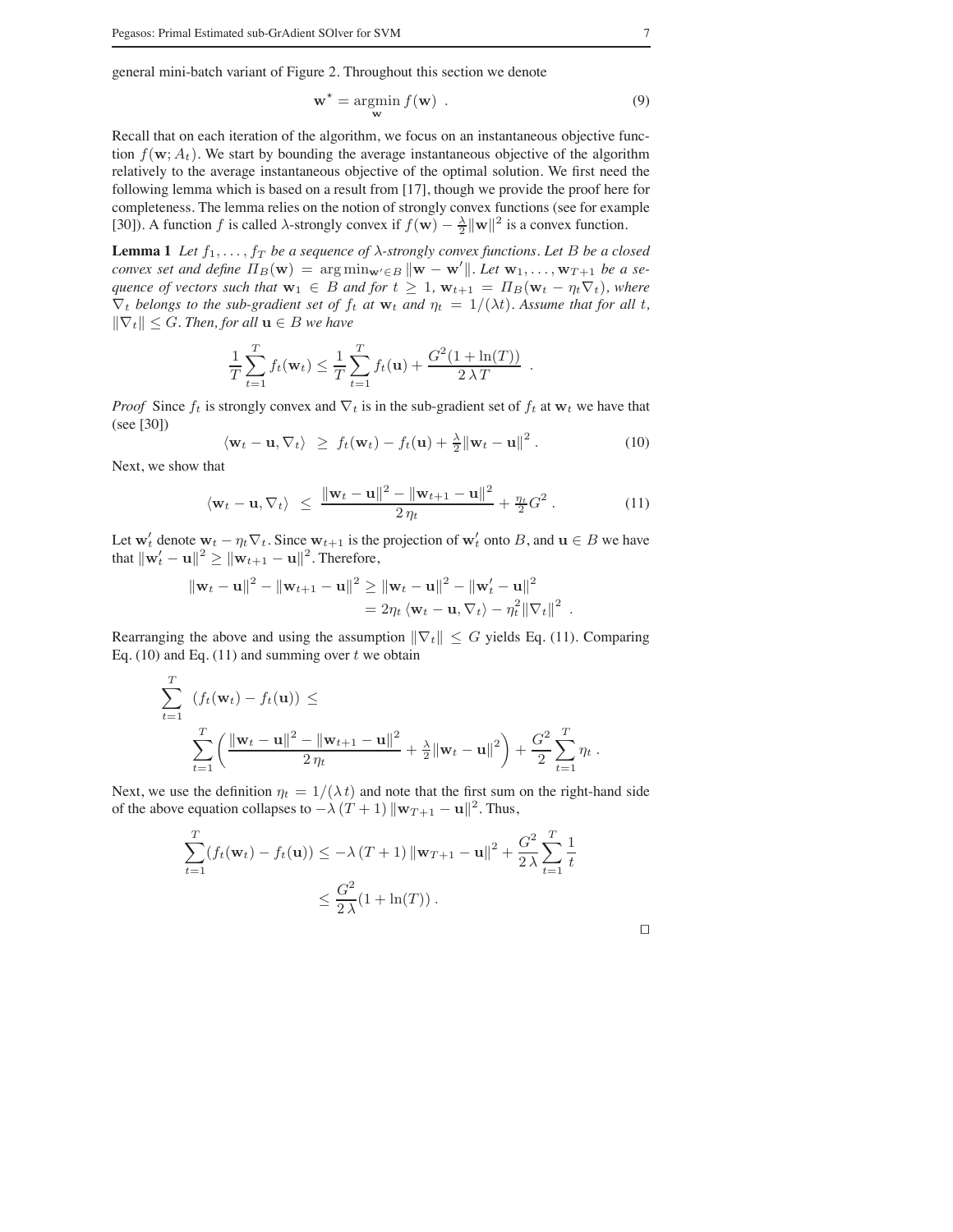Based on the above lemma, we are now ready to bound the average instantaneous objective of Pegasos.

**Theorem 1** Assume that for all  $(\mathbf{x}, y) \in S$  the norm of  $\mathbf{x}$  is at most R. Let  $\mathbf{w}^*$  be as defined *in Eq.* (9) and let  $c = (\sqrt{\lambda} + R)^2$  whenever we perform the projection step and  $c = 4 R^2$ *whenever we do not perform the projection step. Then, for*  $T \geq 3$ *,* 

$$
\frac{1}{T}\sum_{t=1}^T f(\mathbf{w}_t; A_t) \ \leq \ \frac{1}{T}\sum_{t=1}^T f(\mathbf{w}^{\star}; A_t) + \frac{c(1 + \ln(T))}{2\lambda T} \ .
$$

*Proof* To simplify our notation we use the shorthand  $f_t(\mathbf{w}) = f(\mathbf{w}; A_t)$ . The update of the algorithm can be rewritten as  $w_{t+1} = \Pi_B(w_t - \eta_t \nabla_t)$ , where  $\nabla_t$  is defined in Eq. (8) and B is the Euclidean ball of radius  $1/\sqrt{\lambda}$  if we perform a projection step and otherwise  $B = \mathbb{R}^n$ . Thus, to prove the theorem it suffices to show that the conditions stated in Lemma 1 hold. Since  $f_t$  is a sum of a  $\lambda$ -strongly convex function  $(\frac{\lambda}{2} ||\mathbf{w}||^2)$  and a convex function (the average hinge-loss over  $A_t$ ), it is clearly  $\lambda$ -strongly convex. Next, we derive a bound on  $\|\nabla_t\|$ . If we perform a projection step then using the fact that  $\|\mathbf{w}_t\| \leq 1/\sqrt{\lambda}$  and that  $||\mathbf{x}|| \leq R$  combined with the triangle inequality we obtain  $||\nabla_t|| \leq \sqrt{\lambda} + R$ . If we do not perform a projection step then we can first rewrite the update step as

$$
\mathbf{w}_{t+1} = \left(1 - \frac{1}{t}\right) \mathbf{w}_t - \frac{1}{t \lambda} \mathbf{v}_t , \qquad (12)
$$

where  $\mathbf{v}_t = \frac{1}{|A_t|} \sum_{i \in A_t} \mathbb{1}[y_i \langle \mathbf{w}_t, \mathbf{x}_t \rangle < 1] y_i \mathbf{x}_i$ . Therefore, the initial weight of each  $\mathbf{v}_i$ is  $\frac{1}{\lambda i}$  and then on rounds  $j = i + 1, \ldots, t$  it will be multiplied by  $1 - \frac{1}{j} = \frac{j-1}{j}$ . Thus, the overall weight of  $v_i$  in  $w_{t+1}$  is

$$
\frac{1}{\lambda i} \prod_{j=i+1}^t \frac{j-1}{j} = \frac{1}{\lambda t},
$$

which implies that we can rewrite  $w_{t+1}$  as

$$
\mathbf{w}_{t+1} = \frac{1}{\lambda t} \sum_{i=1}^{t} \mathbf{v}_i .
$$
 (13)

From the above we immediately get that  $\|\mathbf{w}_{t+1}\| \leq R/\lambda$  and therefore  $\|\nabla_t\| \leq 2R$ . Finally, we need to prove that  $w^* \in B$ . If we do not perform projections then we have w<sup>★</sup>  $\in \mathbb{R}^n = B$ . Otherwise, we need to show that  $\|\mathbf{w}^*\| \leq 1/\sqrt{\lambda}$ . To do so, we examine the dual form of the SVM problem and use the strong duality theorem. In its more traditional form, the SVM learning problem was described as the following constrained optimization problem,

$$
\frac{1}{2} \|\mathbf{w}\|^2 + C \sum_{i=1}^m \xi_i \quad \text{s.t.} \quad \forall i \in [m] : \xi_i \ge 0, \, \xi_i \ge 1 - y_i \langle \mathbf{w}, \mathbf{x}_i \rangle \tag{14}
$$

Setting  $C = 1/(\lambda m)$  this problem becomes equivalent to our formulation given in Eq. (1) and Eq. (2). The dual problem of Eq. (14) is,

$$
\sum_{i=1}^{m} \alpha_i - \frac{1}{2} \left\| \sum_{i=1}^{m} \alpha_i y_i \mathbf{x}_i \right\|^2 \quad \text{s.t. } \forall i \in [m] : 0 \le \alpha_i \le C \,. \tag{15}
$$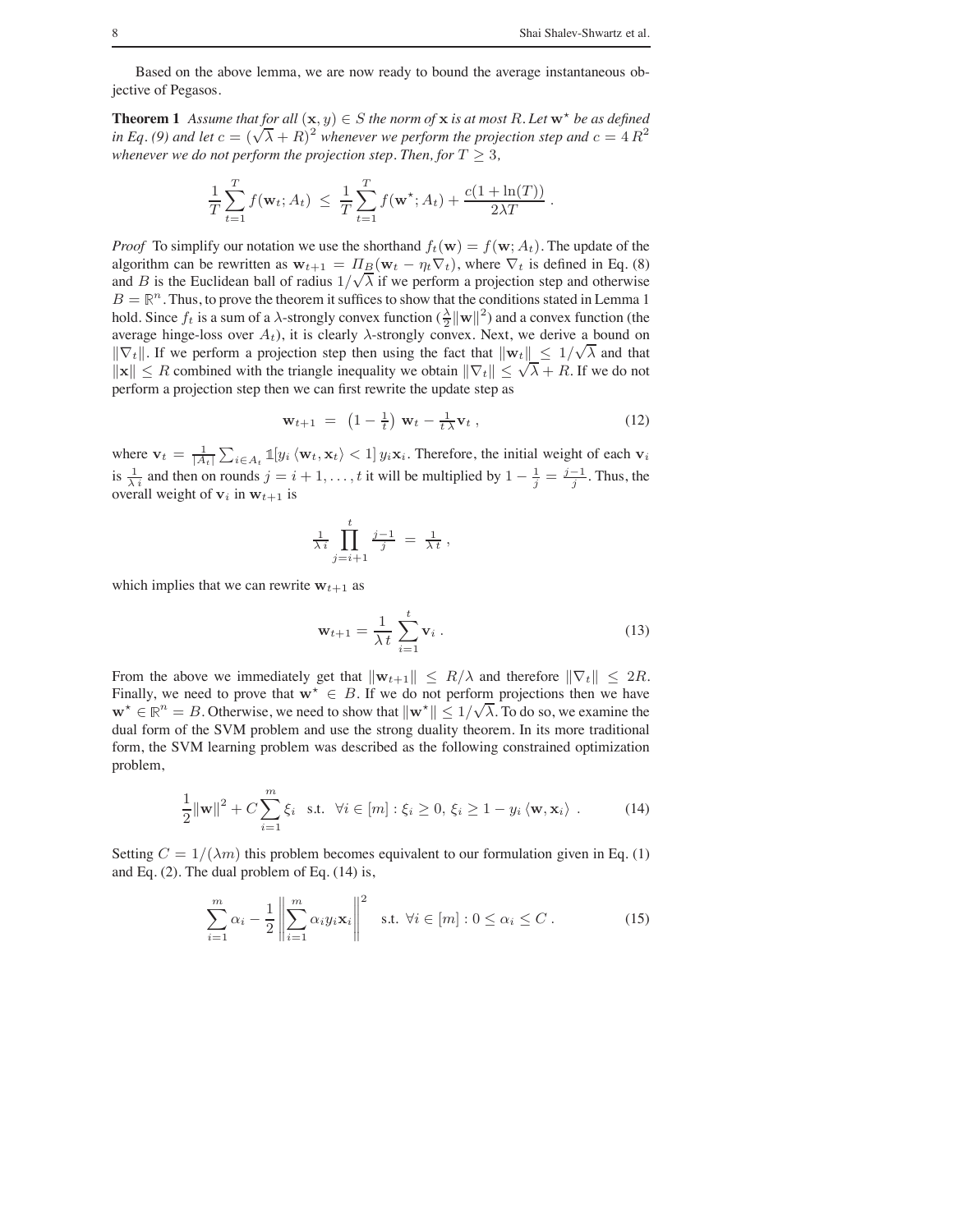Let us denote the optimal primal and dual solutions by  $(w^*, \xi^*)$  and  $\alpha^*$ , respectively. The primal solution can be written in terms of its dual counterpart as  $\mathbf{w}^* = \sum_{i=1}^m \alpha_i^* y_i \mathbf{x}_i$ . At the optimum value  $\alpha^*$ , Eq. (15) can be rewritten as,

$$
\|\boldsymbol{\alpha}^\star\|_1-\frac{1}{2}\|\mathbf{w}^\star\|^2\;.
$$

Moreover, from strong duality we know that the primal objective value is equal to the dual objective value at the optimum, thus

$$
\frac{1}{2} ||\mathbf{w}^{\star}||^{2} + C ||\boldsymbol{\xi}^{\star}||_{1} = ||\boldsymbol{\alpha}^{\star}||_{1} - \frac{1}{2} ||\mathbf{w}^{\star}||^{2}.
$$

note that  $\|\boldsymbol{\alpha}^*\|_{\infty} \leq C = \frac{1}{\lambda m}$ . Therefore,  $\|\boldsymbol{\alpha}^*\|_1 \leq 1/\lambda$  and we get that

$$
\frac{1}{2} \|\mathbf{w}^{\star}\|^2 \leq \frac{1}{2} \|\mathbf{w}^{\star}\|^2 + C \, \|\boldsymbol{\xi}^{\star}\|_1 = \|\boldsymbol{\alpha}^{\star}\|_1 - \frac{1}{2} \|\mathbf{w}^{\star}\|^2 \leq \frac{1}{\lambda} - \frac{1}{2} \|\mathbf{w}^{\star}\|^2.
$$

Rearranging the terms yields  $\|\mathbf{w}^*\| \leq 1/\sqrt{\lambda}$ . The bound in the theorem now follows from Lemma 1.  $\Box$ 

We now turn to obtaining a bound on the overall objective  $f(\mathbf{w}_t)$  evaluated at a single predictor  $w_t$ . The convexity of f implies that:

$$
f\left(\frac{1}{T}\sum_{t=1}^{T}\mathbf{w}_t\right) \leq \frac{1}{T}\sum_{t=1}^{T}f(\mathbf{w}_t) .
$$
 (16)

Using the above inequality and Thm. 1, we immediately obtain Corollary 1 which provides a convergence analysis for the deterministic case when  $k = m$  where  $f(\mathbf{w}, A_t) = f(\mathbf{w})$ .

**Corollary 1** Assume that the conditions stated in Thm. 1 and that  $A_t = S$  for all t. Let  $\bar{\mathbf{w}} = \frac{1}{T} \sum_{t=1}^{T} \mathbf{w}_t$ . Then,

$$
f(\bar{\mathbf{w}}) \leq f(\mathbf{w}^*) + \frac{c(1 + \ln(T))}{2 \lambda T}.
$$

When  $A_t \subset S$ , Corollary 1 no longer holds. However, Kakade and Tewari [22] have shown that a similar bound holds with high probability as long as  $A_t$  is sampled from S.

**Lemma 2 (Corollary 7 in [22])** *Assume that the conditions stated in Thm. 1 hold and that for all t, each element in*  $A_t$  *is sampled uniformly at random from*  $S$  *(with or without repetitions). Assume also that*  $R \geq 1$  *and*  $\lambda \leq 1/4$ *. Then, with a probability of at least*  $1-\delta$ *we have*

$$
\frac{1}{T}\sum_{t=1}^T f(\mathbf{w}_t) - f(\mathbf{w}^*) \le \frac{21 c \ln(T/\delta)}{\lambda T}.
$$

Combining the above with Eq. (16) we immediately obtain the following corrolary.

**Corollary 2** Assume that the conditions stated in Lemma 2 hold and let  $\bar{\mathbf{w}} = \frac{1}{T} \sum_{t=1}^{T} \mathbf{w}_t$ . *Then, with probability of at least*  $1 - \delta$  *we have* 

$$
f(\bar{\mathbf{w}}) \leq f(\mathbf{w}^*) + \frac{21 c \ln(T/\delta)}{\lambda T}.
$$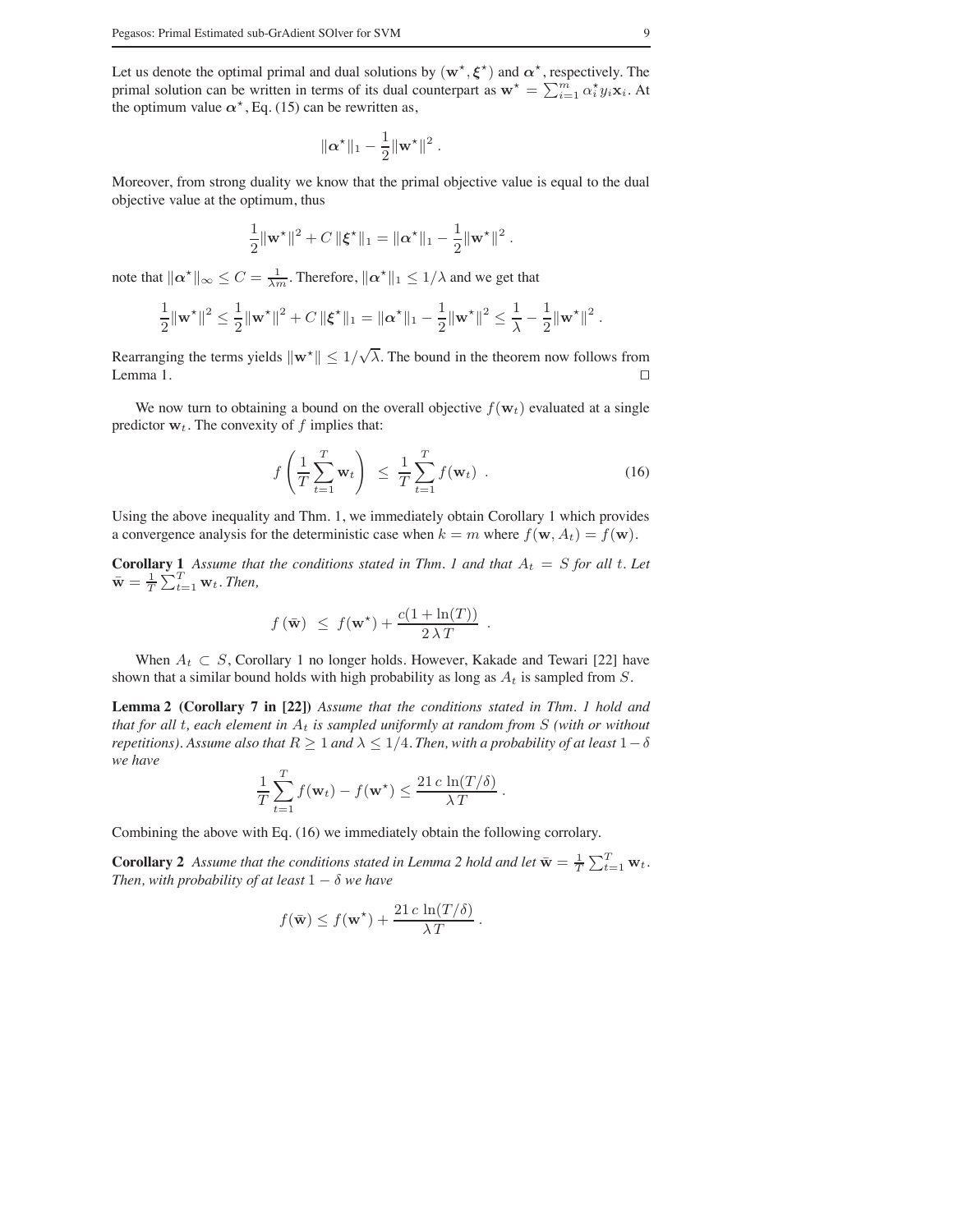The previous corollaries hold for the average hypothesis  $\bar{w}$ . In practice, the final hypothesis,  $w_{T+1}$ , often provides better results. We next bridge this gap by providing a similar convergence rate for a different mechanism of choosing the output vector. To do so, we first show that at least half of the hypotheses are good.

**Lemma 3** *Assume that the conditions stated in Lemma 2 hold. Then, if* t *is selected at*  $r$ andom from  $[T]$ , we have with a probability of at least  $\frac{1}{2}$  that

$$
f(\mathbf{w}_t) \leq f(\mathbf{w}^*) + \frac{42 c \ln(T/\delta)}{\lambda T}.
$$

*Proof* Define a random variable  $Z = f(\mathbf{w}_t) - f(\mathbf{w}^*)$  where the randomness is over the choice of the index t. From the definition of  $w^*$  as the minimizer of  $f(w)$  we clearly have that Z is a non-negative random variable. Thus, from Markov inequality  $\mathbb{P}[Z \geq$  $2 \mathbb{E}[Z] \leq \frac{1}{2}$ . The claim now follows by combining the fact that  $\mathbb{E}[Z] = \frac{1}{T} \sum_{t=1}^{T} f(\mathbf{w}_t)$  $f(\mathbf{w}^*)$  with the bound given in Lemma 2. □

Based on the above lemma we conclude that if we terminate the procedure at a random iteration, in at least half of the cases the last hypothesis is an accurate solution. Therefore, we can simply try a random stopping time and evaluate the error of the last hypothesis<sup>1</sup>. The above lemma tells us that on average after two attempts we are likely to find a good solution.

## **4 Using Mercer kernels**

One of the main benefits of SVMs is that they can be used with *kernels* rather then with direct access to the feature vectors x. The crux of this property stems from the Representer Theorem [23], which implies that the optimal solution of Eq. (1) can be expressed as a linear combination of the training instances. It is therefore possible to train and use a SVM without direct access to the training instances, and instead only access their inner products as specified through a kernel operator. That is, instead of considering predictors which are linear functions of the training instances x themselves, we consider predictors which are linear functions of some implicit mapping  $\phi(\mathbf{x})$  of the instances. Training then involves solving the minimization problem:

$$
\min_{\mathbf{w}} \frac{\lambda}{2} ||\mathbf{w}||^2 + \frac{1}{m} \sum_{(\mathbf{x}, y) \in S} \ell(\mathbf{w}; (\phi(\mathbf{x}), y)) ,
$$
 (17)

where

$$
\ell(\mathbf{w}; (\phi(\mathbf{x}), y)) = \max\{0, 1 - y\langle \mathbf{w}, \phi(\mathbf{x}) \rangle\}.
$$
 (18)

However, the mapping  $\phi(\cdot)$  is never specified explicitly but rather through a kernel operator  $K(\mathbf{x}, \mathbf{x}') = \langle \phi(\mathbf{x}), \phi(\mathbf{x}') \rangle$  yielding the inner products after the mapping  $\phi(\cdot)$ .

One possible and rather common approach for solving the optimization problem 17 is to switch to the dual problem, which can be written in terms of inner products of vectors  $\phi(\cdot)$ . Therefore, the dual problem can be solely expressed using kernel operators. However, solving the dual problem is not necessary. Following  $[16, 24, 10]$ , the approach we take here is to directly minimize the primal problem while still using kernels.

<sup>&</sup>lt;sup>1</sup> To do so, we can simply calculate the objective on the entire data set or estimate it according to a sample of size  $O(1/(\lambda \epsilon))$ , where  $\epsilon$  is the desired accuracy (see [35]).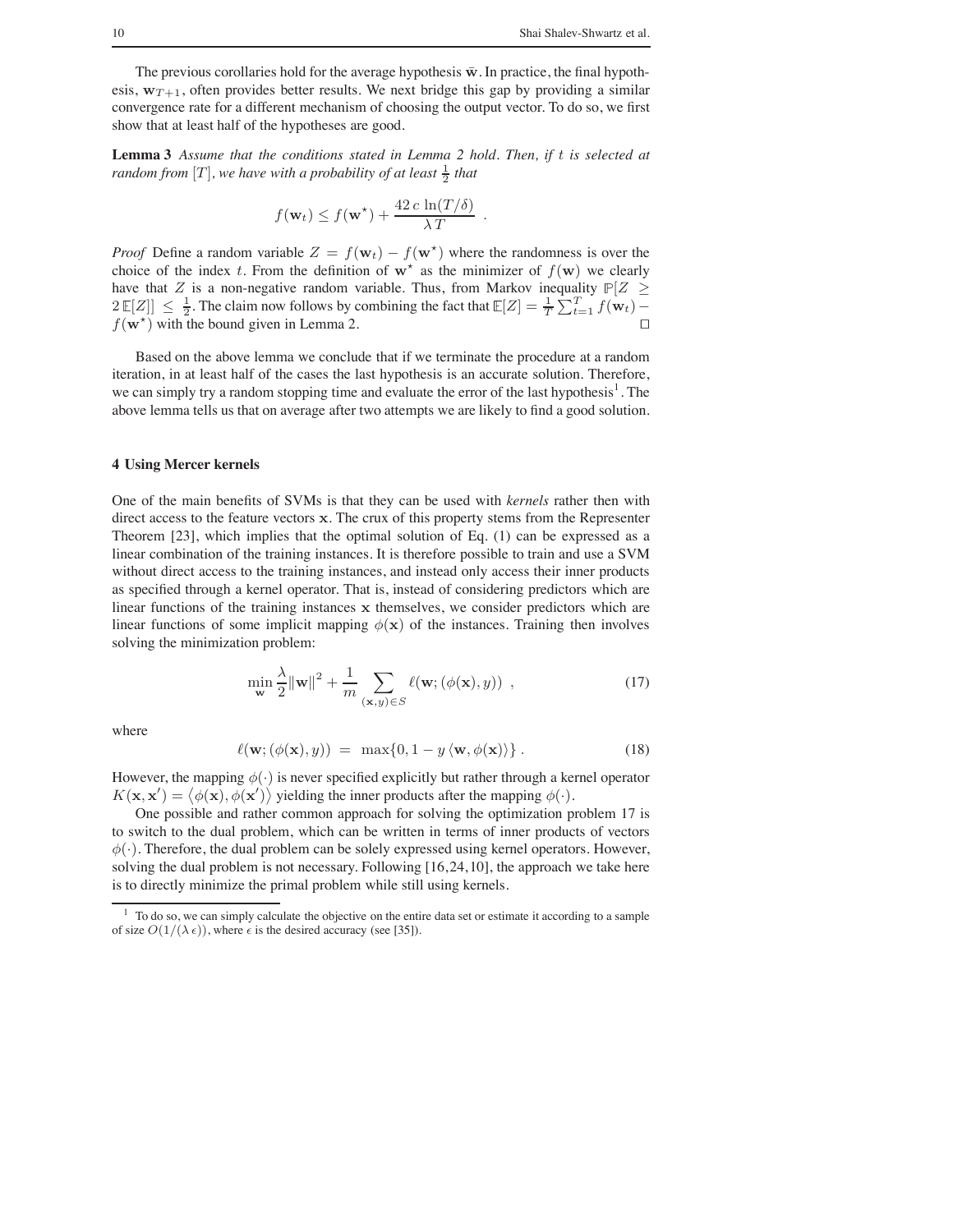```
INPUT: S, \lambda, TINITIALIZE: Set \alpha_1 = 0FOR t=1,2,\ldots,TChoose i_t \in \{0, \ldots, |S|\} uniformly at random.
For all j \neq i_t, set \alpha_{t+1}[j] = \alpha_t[j]If y_{i_t} \frac{1}{\lambda t} \sum_j \alpha_t[j] y_{i_t} K(\mathbf{x}_{i_t}, \mathbf{x}_j) \leq 1, then:
    Set \alpha_{t+1}[i_t] = \alpha_t[i_t]+1Else:
    Set \alpha_{t+1}[i_t] = \alpha_t[i_t]OUTPUT: α_{T+1}
```
**Fig. 3** The Kernelized Pegasos Algorithm.

We now show that the Pegasos algorithm can be implemented using only kernel evaluations, without direct access to the feature vectors  $\phi(\mathbf{x})$  or explicit access to the weight vector w. For simplicity, we focus on adapting the basic Pegasos algorithm given in Fig. 1 without the optional projection step. As we have shown in the proof of Thm. 1 (in particular, Eq. (13)), for all t we can rewrite  $w_{t+1}$  as

$$
\mathbf{w}_{t+1} = \frac{1}{\lambda t} \sum_{i=1}^{t} \mathbb{1}[y_{i_t} \langle \mathbf{w}_t, \phi(\mathbf{x}_{i_t}) \rangle < 1] \, y_{i_t} \phi(\mathbf{x}_{i_t}) \, .
$$

For each t, let  $\alpha_{t+1} \in \mathbb{R}^m$  be the vector such that  $\alpha_{t+1}[j]$  counts how many times example  $j$  has been selected so far and we had a non-zero loss on it, namely,

$$
\alpha_{t+1}[j] = |\{t' \le t : i_{t'} = j \wedge y_j \langle \mathbf{w}_{t'}, \phi(\mathbf{x}_j) \rangle < 1\}|.
$$

Instead of keeping in memory the weight vector  $w_{t+1}$ , we will represent  $w_{t+1}$ , using  $\alpha_{t+1}$ according to

$$
\mathbf{w}_{t+1} = \frac{1}{\lambda t} \sum_{j=1}^{m} \alpha_{t+1}[j] y_j \phi(\mathbf{x}_j).
$$

It is now easy to implement the Pegasos algorithm by maintaining the vector  $\alpha$ . The pseudocode of this kernelized implementation of Pegasos is given in Fig. 3. Note that only one element of  $\alpha$  is changed at each iteration. It is also important to emphasize that although the feature mapping  $\phi(\cdot)$  was used in the above mathematical derivations, the pseudo-code of the algorithm itself makes use *only* of kernel evaluations and obviously does *not* refer to the implicit mapping  $\phi(\cdot)$ .

Since the iterates  $\mathbf{w}_t$  remain as before (just their representation changes), the guarantees on the accuracy after a number of iterations are still valid. We are thus guaranteed to find an  $\epsilon$ -accurate solution after  $\tilde{O}(1/(\lambda \epsilon))$  iterations. However, checking for non-zero loss at iteration t might now require as many as  $\min(t, m)$  kernel evaluations, bringing the overall runtime to  $O(m/(\lambda \epsilon))$ . Therefore, although the number of iterations required does not depend on the number of training examples, the runtime does.

It is worthwhile pointing out that even though the solution is represented in terms of the variables  $\alpha$ , we are still calculating the sub-gradient with respect to the weight vector w. A different approach, that was taken, e.g., by Chapelle [10], is to rewrite the primal problem as a function of  $\alpha$  and then taking gradients with respect to  $\alpha$ . Concretely, the Representer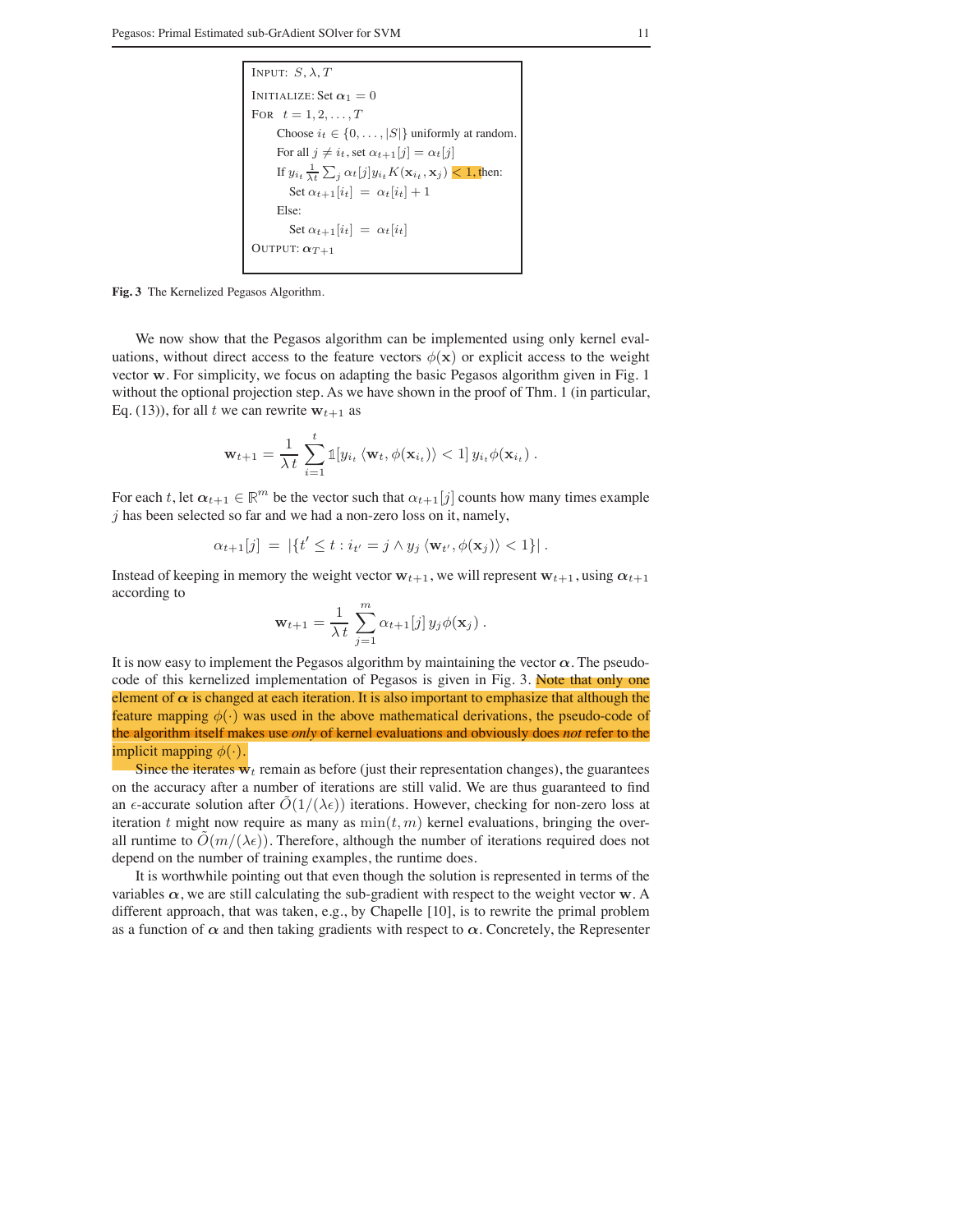theorem guarantees that the optimal solution of Eq. (17) is spanned by the training instances, i.e. it is of the form,  $\mathbf{w} = \sum_{i=1}^{m} \alpha[i] \phi(\mathbf{x}_i)$ . In optimizing Eq. (17) we can therefore focus only on predictors of this form, parametrized through  $\alpha \in \mathbb{R}^m$ . The training objective can then be written in terms of the  $\alpha$  variables and kernel evaluations:

$$
\min_{\alpha} \frac{\lambda}{2} \sum_{i,j=1}^{m} \alpha[i] \alpha[j] K(\mathbf{x}_i, \mathbf{x}_j) + \frac{1}{m} \sum_{i=1}^{m} \max\{0, 1 - y_i \sum_{j=1}^{m} \alpha[j] K(\mathbf{x}_i, \mathbf{x}_j)\}.
$$
 (19)

Now, one can use stochastic gradient updates for solving Eq. (19), where gradients should be taken w.r.t.  $\alpha$ . We emphasize again that our approach is different as we compute subgradients w.r.t. w. Setting the step direction according to the sub-gradient w.r.t w has two important advantages. First, only at most one new non-zero  $\alpha[i]$  is introduced at each iteration, as opposed to a sub-gradient step w.r.t.  $\alpha$  which will involve all m coefficients. More importantly, the objective given in Eq. (19) is not necessarily strongly-convex w.r.t.  $\alpha$ , even though it is strongly convex w.r.t. w. Thus, a gradient descent approach using gradients w.r.t.  $\alpha$  might require  $\Omega(1/\epsilon^2)$  iterations to achieve accuracy  $\epsilon$ . Interestingly, Chapelle also proposes preconditioning the gradients w.r.t.  $\alpha$  by the kernel matrix, which effectively amounts to taking gradients w.r.t. w, as we do here. Unsurprisingly given the above discussion, Chapelle observes much better results with this preconditioning.

## **5 Other prediction problems and loss functions**

So far, we focused on the SVM formulation for binary classification using the hinge-loss. In this section we show how Pegasos can seamlessly be adapted to other prediction problems in which we use other loss functions.

The basic observation is that the only place in which we use the fact that  $\ell(\mathbf{w}; (\mathbf{x}, y))$  is the hinge-loss (Eq. (2)) is when we calculated a sub-gradient of  $\ell(\mathbf{w}; (\mathbf{x}, y))$  with respect to w. The assumptions we made are that  $\ell$  is convex and that the norm of the sub-gradient is at most  $R$ . The generality of these assumptions implies that we can apply Pegasos with any loss function which satisfies these requirements.

## 5.1 Examples

*Example 1 (Binary classification with the log-loss)* Instead of the hinge-loss, other loss functions can also be used with binary labels  $y \in \{+1, -1\}$ . A popular choice is the logloss defined as:  $\ell(\mathbf{w}, (\mathbf{x}, y)) = \log(1 + \exp(-y \langle \mathbf{w}, \mathbf{x} \rangle))$ . It is easy to verify that the log loss is a convex function whose gradient w.r.t. w satisfies  $||\nabla|| \le ||\mathbf{x}||$ .

*Example 2 (Regression with the*  $\epsilon$ *-insensitive loss)* We now turn to regression problems over the reals, that is  $y \in \mathbb{R}$ . The standard Support Vector Regression formulation uses the loss function defined as  $\ell(\mathbf{w}; (\mathbf{x}, y)) = \max\{0, |\langle \mathbf{w}, \mathbf{x} \rangle - y| - \epsilon\}.$  This loss is also convex with a sub-gradient bounded by <sup>∥</sup>x∥.

*Example 3 (Cost-sensitive multiclass categorization)* In multi-class categorization problems, the goal is to predict a label  $y \in Y$  where Y is a finite discrete set of classes. A possible loss function is the so-called cost-sensitive loss defined as:

$$
\ell(\mathbf{w}; (\mathbf{x}, y)) = \max_{y' \in \mathcal{Y}} \delta(y', y) - \langle \mathbf{w}, \phi(\mathbf{x}, y) \rangle + \langle \mathbf{w}, \phi(\mathbf{x}, y') \rangle , \qquad (20)
$$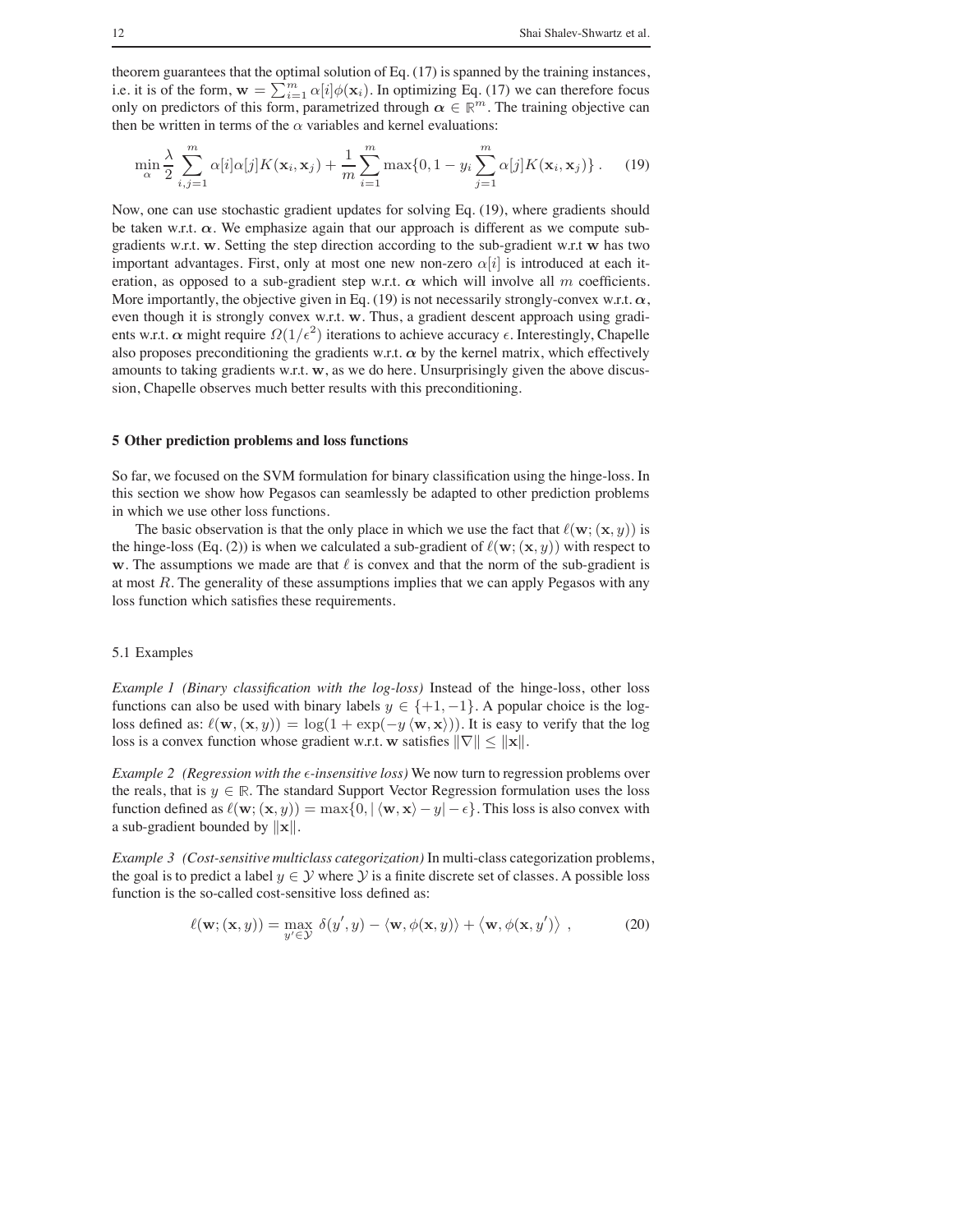where  $\delta(y', y)$  is the cost of predicting y' instead of y and  $\phi(\mathbf{x}, y)$  is a mapping from inputlabel pair  $(x, y)$  into a vector space. See for example [11]. The multiclass loss is again a convex loss function whose sub-gradient is bounded by  $2 \max_{y'} ||\phi(\mathbf{x}, y')||$ .

*Example 4 (Multiclass categorization with the log-loss)* Given the same setting of the above multiclass example, we can also generalize the log loss to handle multiclass problems. Omitting the cost term, the multiclass loss amounts to:

$$
\ell(\mathbf{w}; (\mathbf{x}, y)) = \log \left( 1 + \sum_{r \neq y} e^{\langle \mathbf{w}, \phi(\mathbf{x}, r) \rangle - \langle \mathbf{w}, \phi(\mathbf{x}, y) \rangle} \right) , \qquad (21)
$$

where  $\phi(\mathbf{x}, y)$  is defined above. The log-loss version of the multiclass loss is convex as well with a bounded sub-gradient whose value is at most,  $2 \max_{y'} ||\phi(\mathbf{x}, y')||$ .

*Example 5 (Sequence prediction)* Sequence prediction is similar to cost-sensitive multiclass categorization, but the set of targets,  $\mathcal{Y}$ , can be very large. For example, in phoneme recognition tasks,  $\mathcal X$  is the set of all speech utterances and  $\mathcal Y$  is the set of all phoneme sequences. Therefore,  $|y|$  is exponential in the length of the sequence. Nonetheless, if the functions  $\phi$  and  $\delta$  adheres to a specific structure then we can still calculate sub-gradients efficiently and therefore solve the resulting optimization problem efficiently using Pegasos.

To recap the examples provided above we give a table of the sub-gradients of some popular loss functions. To remind the reader, given a convex function  $f(\mathbf{w})$ , a sub-gradient of f at  $w_0$  is a vector v which satisfies:

$$
\forall \mathbf{w}, \ f(\mathbf{w}) - f(\mathbf{w}_0) \ge \langle \mathbf{v}, \mathbf{w} - \mathbf{w}_0 \rangle.
$$

The following two properties of sub-gradients are used for calculating the sub-gradients in the table below.

- 1. If  $f(\mathbf{w})$  is differentiable at  $\mathbf{w}_0$ , then the gradient of f at  $\mathbf{w}_0$  is the unique sub-gradient of  $f$  at  $w_0$ .
- 2. If  $f(\mathbf{w}) = \max_i f_i(\mathbf{w})$  for r differentiable functions  $f_1, \ldots, f_r$ , and  $j = \arg \max_i f_i(\mathbf{w}_0)$ , then the gradient of  $f_j$  at  $w_0$  is a sub-gradient of f at  $w_0$ .

Based on the above two properties, we now show explicitly how to calculate a subgradient for several loss functions. In the following table, we use the notation  $z = \langle \mathbf{w}_t, \mathbf{x}_i \rangle$ .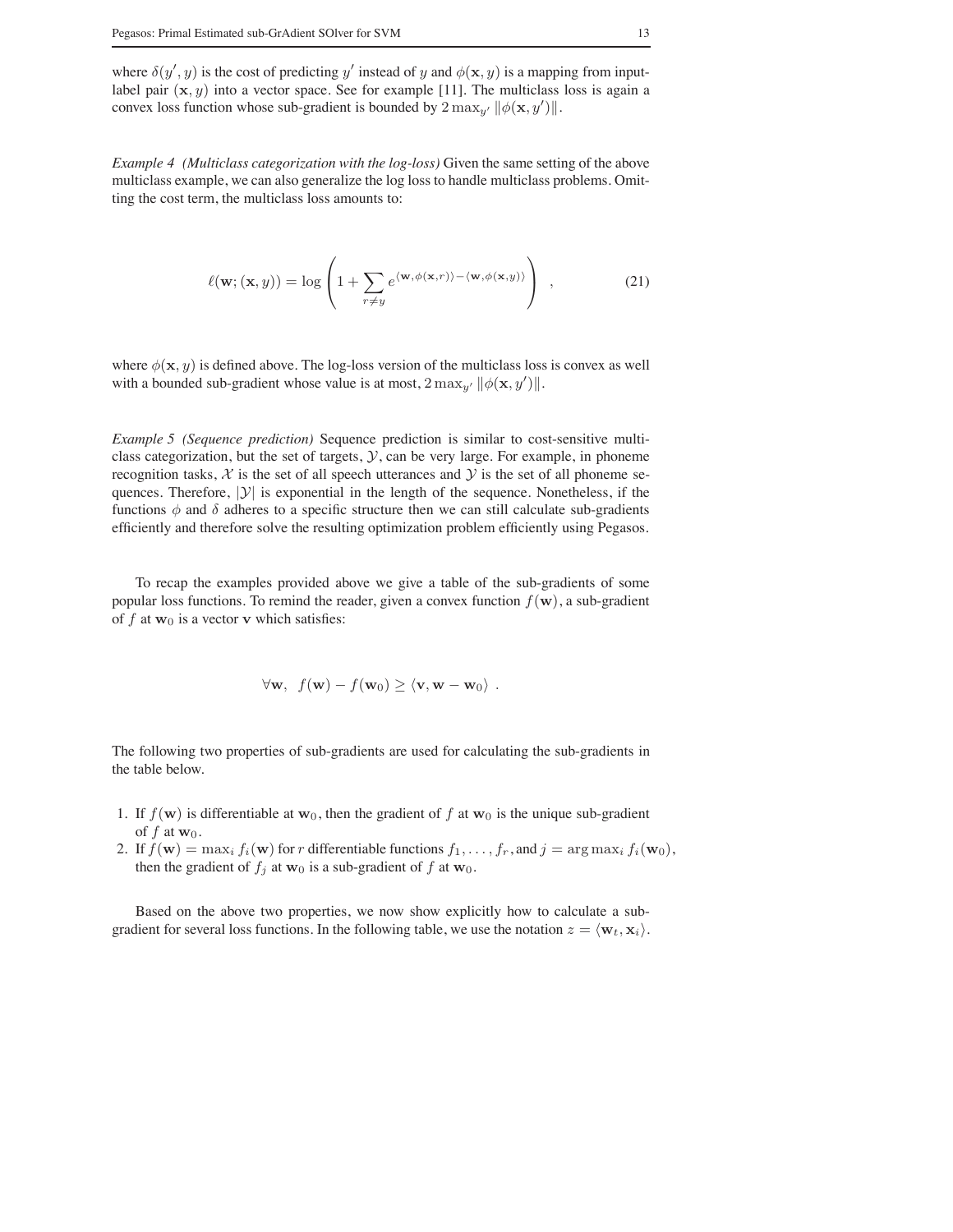| Loss function                                                                | Subgradient                                                                                                                                                      |
|------------------------------------------------------------------------------|------------------------------------------------------------------------------------------------------------------------------------------------------------------|
| $\ell(z, y_i) = \max\{0, 1 - y_i z\}$                                        | $\mathbf{v}_t = \begin{cases} -y_i \mathbf{x}_i & \text{if } y_i z < 1 \\ \mathbf{0} & \text{otherwise} \end{cases}$                                             |
| $\ell(z, y_i) = \log(1 + e^{-y_i z})$                                        | $\mathbf{v}_t = -\frac{y_i}{1+e^{y_i z}} \mathbf{x}_i$                                                                                                           |
| $\ell(z, y_i) = \max\{0,  y_i - z  - \epsilon\}$                             | $\mathbf{v}_t = \begin{cases} \mathbf{x}_i & \text{if } z - y_i > \epsilon \\ -\mathbf{x}_i & \text{if } y_i - z > \epsilon \\ 0 & \text{otherwise} \end{cases}$ |
| $\ell(z, y_i) = \max_{y \in \mathcal{Y}} \delta(y, y_i) - z_{y_i} + z_y$     | $\mathbf{v}_t = \phi(\mathbf{x}_i, \hat{y}) - \phi(\mathbf{x}_i, y_i)$<br>where $\hat{y} = \arg \max_{y} \delta(y, y_i) - z_{y_i} + z_y$                         |
| $\ell(z, y_i) = \log \left( 1 + \sum_{r \neq y_i} e^{z_r - z_{y_i}} \right)$ | $\mathbf{v}_t = \sum_r p_r \phi(\mathbf{x}_i, r) - \phi(\mathbf{x}_i, y_i)$<br>where $p_r = e^{z_r} / \sum e^{z_j}$                                              |

## **6 Incorporating a bias term**

In many applications, the weight vector w is augmented with a bias term which is a scalar, typically denoted as b. The prediction for an instance x becomes  $\langle w, x \rangle + b$  and the loss is accordingly defined as,

$$
\ell((\mathbf{w},b);(\mathbf{x},y)) = \max\{0, 1 - y(\langle \mathbf{w}, \mathbf{x} \rangle + b)\}.
$$
 (22)

The bias term often plays a crucial role when the distribution of the labels is uneven as is typically the case in text processing applications where the negative examples vastly outnumber the positive ones. We now review several approaches for learning the bias term while underscoring the advantages and disadvantages of each approach.

The first approach is rather well known and its roots go back to early work on pattern recognition [14]. This approach simply amounts to adding one more feature to each instance x thus increasing the dimension to  $n + 1$ . The artificially added feature always takes the same value. We assume without loss of generality that the value of the constant feature is 1. Once the constant feature is added the rest of the algorithm remains intact, thus the bias term is not explicitly introduced. The analysis can be repeated verbatim and we therefore obtain the same convergence rate for this modification. Note however that by equating the  $n + 1$  component of w with b, the norm-penalty counterpart of f becomes  $\|\mathbf{w}\|^2 + b^2$ . The disadvantage of this approach is thus that we solve a relatively different optimization problem. On the other hand, an obvious advantage of this approach is that it requires no modifications to the algorithm itself rather than a modest increase in the dimension and it can thus be used without any restriction on  $A_t$ .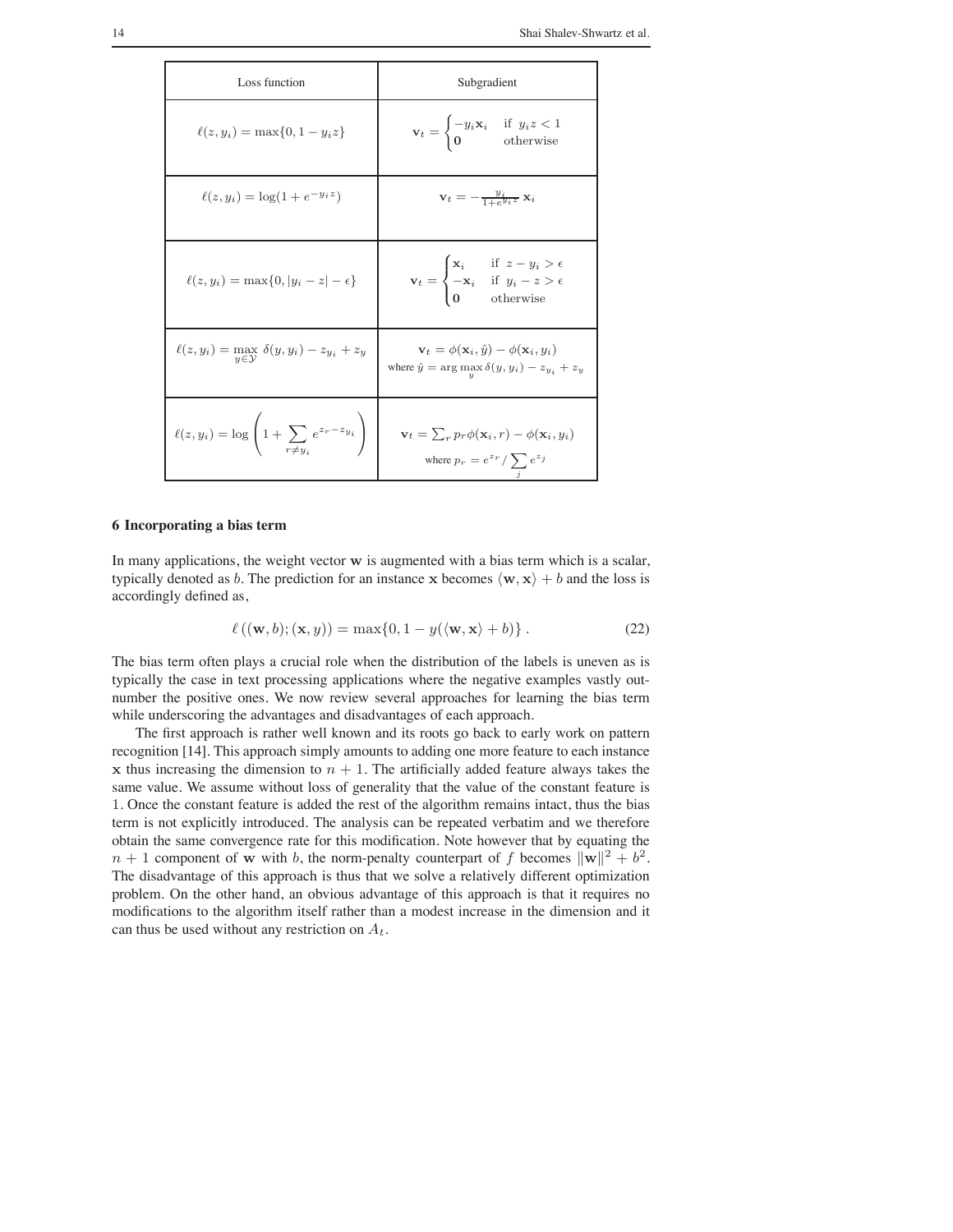An alternate approach incorporates  $b$  explicitly by defining the loss as given in Eq. (22) while *not* penalizing for b. Formally, the task is to find an approximate solution to the following problem:

$$
\min_{\mathbf{w},b} \frac{\lambda}{2} ||\mathbf{w}||^2 + \frac{1}{m} \sum_{(\mathbf{x},y) \in S} \left[1 - y(\langle \mathbf{w}, \mathbf{x} \rangle + b)\right]_+ \tag{23}
$$

Note that all the sub-gradients calculations with respect to w remain intact. The sub-gradient with respect to  $b$  is also simple to compute. This approach is also very simple to implement and can be used with any choice of  $A_t$ , in particular, sets consisting of a single instance. The caveat of this approach is that the function  $f$  ceases to be strongly convex due to the incorporation of  $b$ . Precisely, the objective function  $f$  becomes piece-wise linear in the direction of b and is thus no longer strongly convex. Therefore, the analysis presented in the previous section no longer holds. An alternative proof technique yields a slower convergence rate of  $O(1/\sqrt{T})$ .

A third method entertains the advantages of the two methods above at the price of a more complex algorithm that is applicable only for large batch sizes (large values of  $k$ ), but not for the basic Pegasos algorithm (with  $k = 1$ ). The main idea is to rewrite the optimization problem given in Eq. (23) as  $\min_{\mathbf{w}} \frac{\lambda}{2} ||\mathbf{w}||^2 + g(\mathbf{w}; S)$  where

$$
g(\mathbf{w}; S) = \min_{b} \frac{1}{m} \sum_{(\mathbf{x}, y) \in S} \left[1 - y(\langle \mathbf{w}, \mathbf{x} \rangle + b)\right]_{+} \tag{24}
$$

Based on the above, we redefine  $f(\mathbf{w}; A_t)$  to be  $\frac{\lambda}{2} ||\mathbf{w}||^2 + g(\mathbf{w}; A_t)$ . On each iteration of the algorithm, we find a sub-gradient of  $f(\mathbf{w}; A_t)$  and subtract it (multiplied by  $\eta_t$ ) from  $w_t$ . The problem however is how to find a sub-gradient of  $q(w; A_t)$ , as  $q(w; A_t)$ is defined through a minimization problem over  $b$ . This essentially amounts to solving the minimization problem in Eq. (24). The latter problem is a generalized weighted median problem that can be solved efficiently in time  $O(k)$ . The above adaptation indeed work for the case  $k = m$  where we have  $A_t = S$  and we obtain the same rate of convergence as in the no-bias case. However, when  $A_t \neq S$  we cannot apply the analysis from the previous section to our case since the expectation of  $f(\mathbf{w}; A_t)$  over the choice of  $A_t$  is no longer equal to  $f(\mathbf{w}; S)$ . When  $A_t$  is large enough, it might be possible to use more involved measure concentration tools to show that the expectation of  $f(\mathbf{w}; A_t)$  is close enough to  $f(\mathbf{w}; S)$  so as to still obtain fast convergence properties.

A final possibility is to search over the bias term  $b$  in an external loop, optimizing the weight vector w using Pegasos for different possible values of b. That is, consider the objective:

$$
J(b;S) = \min_{\mathbf{w}} \frac{1}{m} \sum_{(\mathbf{x},y) \in S} \left[1 - y(\langle \mathbf{w}, \mathbf{x} \rangle + b)\right]_+ \,. \tag{25}
$$

For a fixed b, the minimization problem in Eq. (25) is very similar to SVM training without a bias term, and can be optimized using Pegasos. The objective  $J(b;S)$  is convex in the single scalar variable b, and so  $J(b;S)$  can be optimized to within accuracy  $\epsilon$  by binary search using  $O(\log 1/\epsilon)$  evaluations of  $J(b; S)$ , i.e.  $O(\log 1/\epsilon)$  applications of the Pegasos algorithm. Since this modification introduced only an additional logarithmic factor, the overall runtime for training an SVM with a bias term remains  $O(d/(\lambda \epsilon))$ . Although incorporating a regularized or unregularized bias term might be better in practice, the latter "outer loop" approach is the only method that we are aware of which guarantees an overall runtime of  $O(d/(\lambda\epsilon)).$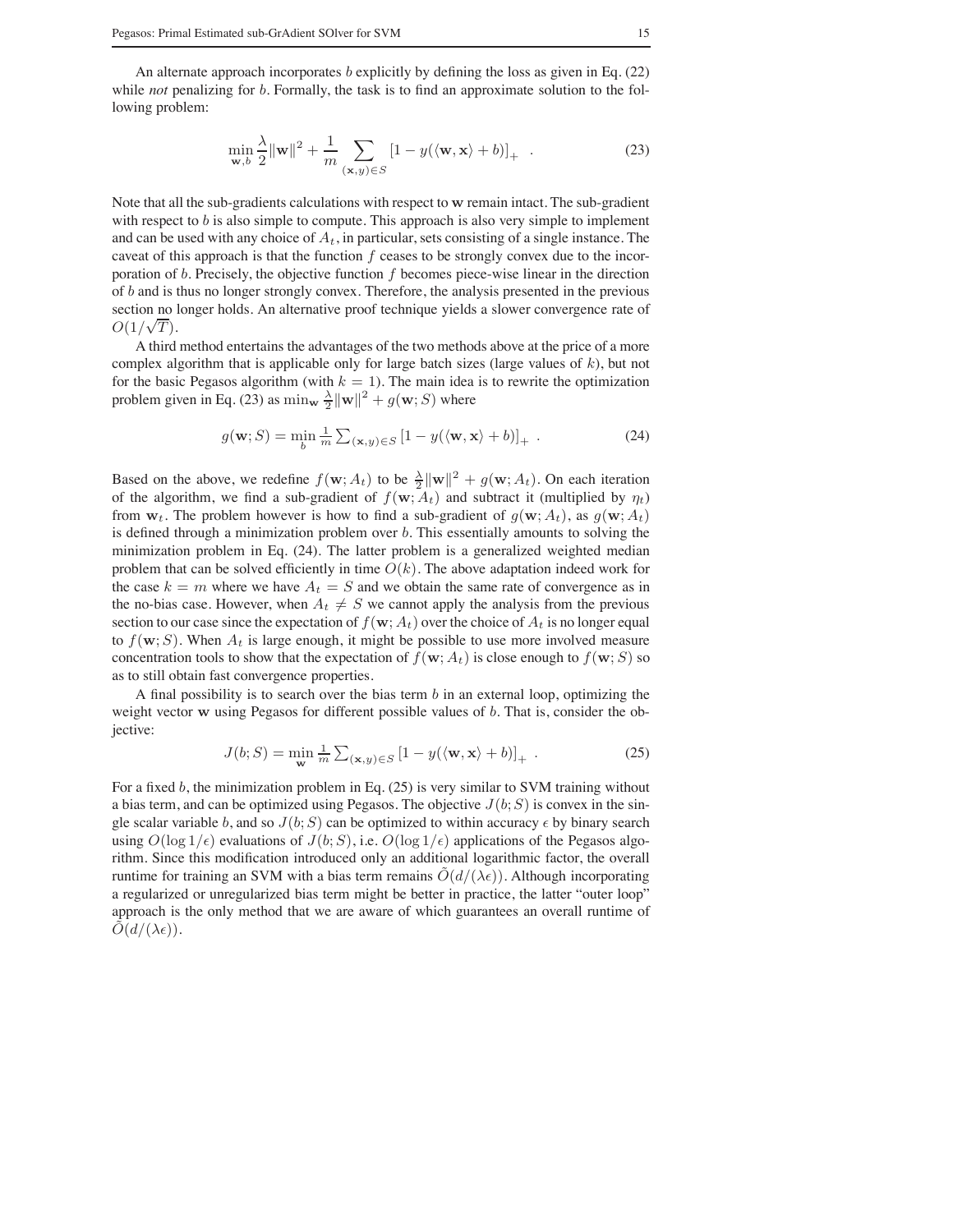## **7 Experiments**

In this section we present experimental results that demonstrate the merits of our algorithm. We start by demonstrating the practicality of Pegasos for solving large scale linear problems, especially when the feature vectors are sparse. In particular, we compare its runtime on three large datasets to the runtimes of the state-of-the-art solver SVM-Perf [21], a cutting plane algorithm designed specifically for use with sparse feature vectors, as well as of two more conventional SVM solvers: LASVM [2] and SVM-Light [20]. We next demonstrate that Pegasos can also be a reasonable approach for large scale problems involving non-linear kernels by comparing it to LASVM and SVM-Light on four large data sets using Gaussian kernels. We then investigate the effect of various parameters and implementation choices on Pegasos: we demonstrate the runtime dependence on the regularization parameter  $\lambda$ ; we explore the empirical behavior of the mini-batch variant and the dependence on the mini-batch size  $k$ ; and we compare the effect of sampling training examples both with and without replacement. Finally, we compare Pegasos to two previously proposed methods that are based on stochastic gradient descent: Norma [24] by Kivinen, Smola, Williamson and to the method by Zhang [37].

We also include in our experiments a comparison with stochastic Dual Coordinate Ascent (DCA). Following Pegasos's initial presentation [31], stochastic DCA was suggested as an alternative optimization method for SVMs [18]. DCA shares numerous similarities with Pegasos. Like Pegasos, at each iteration only a single (random) training example  $(y_i, x_i)$  is considered, and if  $y_i \langle \mathbf{w}, \mathbf{x}_i \rangle < 1$ , an update of the form  $\mathbf{w} \leftarrow \mathbf{w} + \eta y_i \mathbf{x}_i$  is performed. However, the DCA step size  $\eta$  is not predetermined, but rather chosen so as to maximize the dual objective. DCA's convergence properties and the differences between DCA and Pegasos behavior are not yet well understood. For informational purposes, we include a comparison to DCA in our empirical evaluations.

Our implementation of Pegasos is based on the algorithm from Fig. 1, outputting the last weight vector rather than the average weight vector, as we found that in practice it performs better. We did not incorporate a bias term in any of our experiments. We found that including an unregularized bias term does not significantly change the predictive performance for any of the data sets used. Furthermore, most methods we compare to, including [21, 24, 37, 18], do not incorporate a bias term either. Nonetheless, there are clearly learning problems where the incorporation of the bias term could be beneficial.

We used our own implementation of Pegasos, as well as stochastic DCA, and both were instrumented to periodically output the weight vector w or, in the kernel case, the vector of coefficients  $\alpha$ . The source code for SVM-Perf, LASVM and SVM-Light were downloaded from their respective authors' web pages, and were similarly modified. These modifications allowed us to generate traces of each algorithm's progress over time, which were then used to generate all plots and tables. Whenever a runtime is reported, the time spent inside the instrumentation code, as well as the time spent loading the data file, is *not* included. All implementations are in C/C++, and all experiments were performed on a single core of a load-free machine with an Intel Core i7 920 CPU and 12G of RAM.

# 7.1 Linear kernel

Our first set of experiments, which evaluate the performance of Pegasos in constructing linear SVMs, were performed on three large datasets with very different feature counts and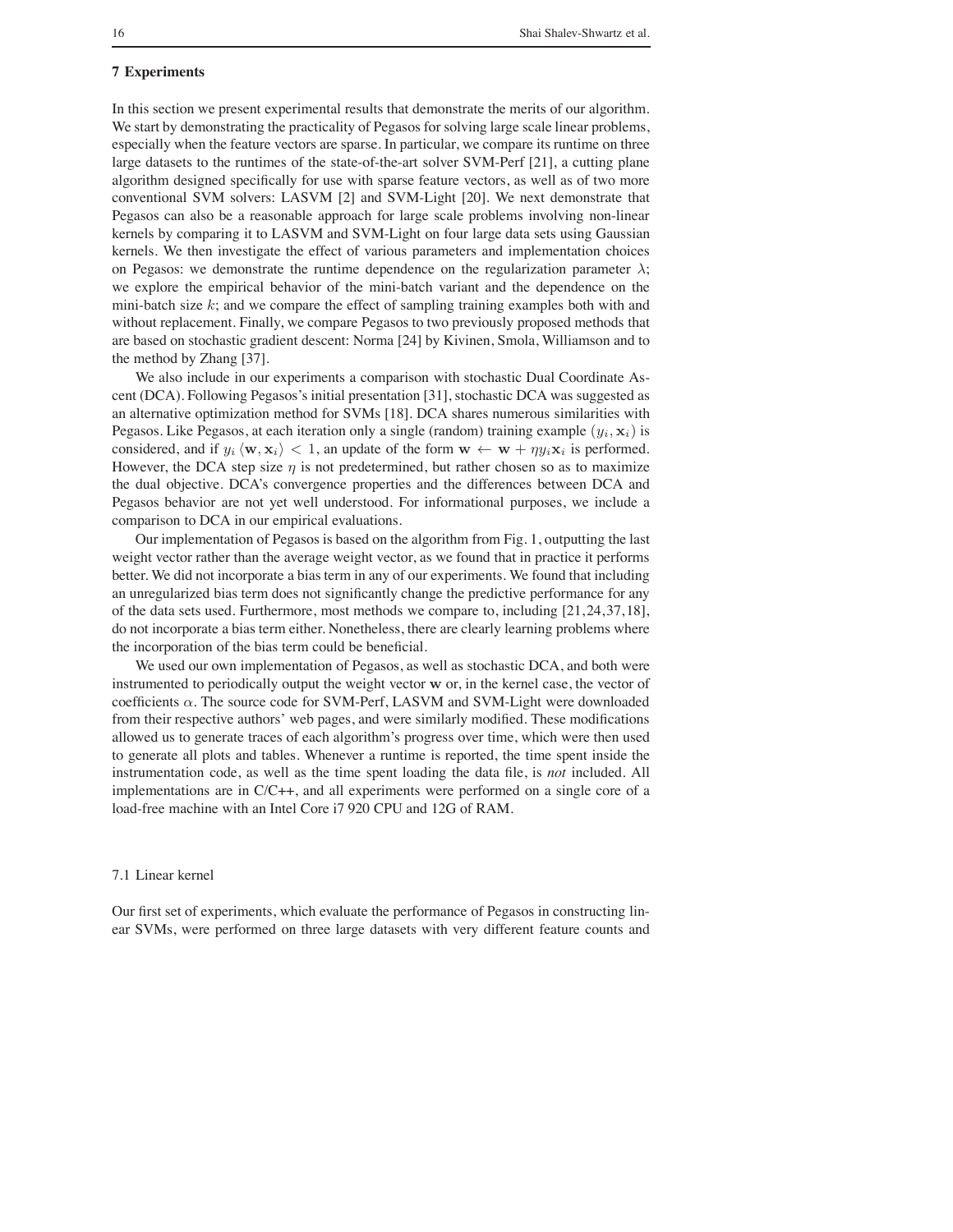

**Fig. 4** Comparison of linear SVM optimizers. Primal suboptimality (top row) and testing classification error (bottom row), for one run each of Pegasos, stochastic DCA, SVM-Perf, and LASVM, on the astro-ph (left), CCAT (center) and cov1 (right) datasets. In all plots the horizontal axis measures runtime in seconds.

sparsity, which were kindly provided by Thorsten Joachims. The astro-ph dataset classifies abstracts of papers from the physics ArXiv according to whether they belong in the astro-physics section; CCAT is a classification task taken from the Reuters RCV1 collection; and cov1 is class 1 of the covertype dataset of Blackard, Jock & Dean. The following table provides details of the dataset characteristics, as well as the value of the regularization parameter  $\lambda$  used in the experiments (all of which are taken from [21]):

| Dataset          | Training Size | <b>Testing Size</b> | Features | Sparsity |                    |
|------------------|---------------|---------------------|----------|----------|--------------------|
| astro-ph         | 29882         | 32487               | 99757    | $0.08\%$ | $5 \times 10^{-5}$ |
| CCAT             | 781265        | 23149               | 47236    | $0.16\%$ | $10^{-4}$          |
| cov <sub>1</sub> | 522911        | 58101               | 54       | 22.22\%  | $10^{-6}$          |

Fig. 4 contains traces of the primal suboptimality, and testing classification error, achieved by Pegasos, stochastic DCA, SVM-Perf, and LASVM. The latter of these is not an algorithm specialized for linear SVMs, and therefore should not be expected to perform as well as the others. Neither Pegasos nor stochastic DCA have a natural stopping criterion. Hence, in order to uniformly summarize the performance of the various algorithms, we found the first time at which the primal suboptimality was less than some predetermined termination threshold  $\epsilon$ . We chose this threshold for each dataset such that a primal suboptimality less than  $\epsilon$  guarantees a classification error on test data which is at most 1.1 times the test data classification error at the optimum. (For instance, if full optimization of SVM yields a test classification error of 1%, then we chose  $\epsilon$  such that a  $\epsilon$ -accurate optimization would guarantee test classification error of at most  $1.1\%$ .) The time taken to satisfy the termination criterion, on each dataset, for each algorithm, along with classification errors on test data achieved at termination, are reported in Table 1.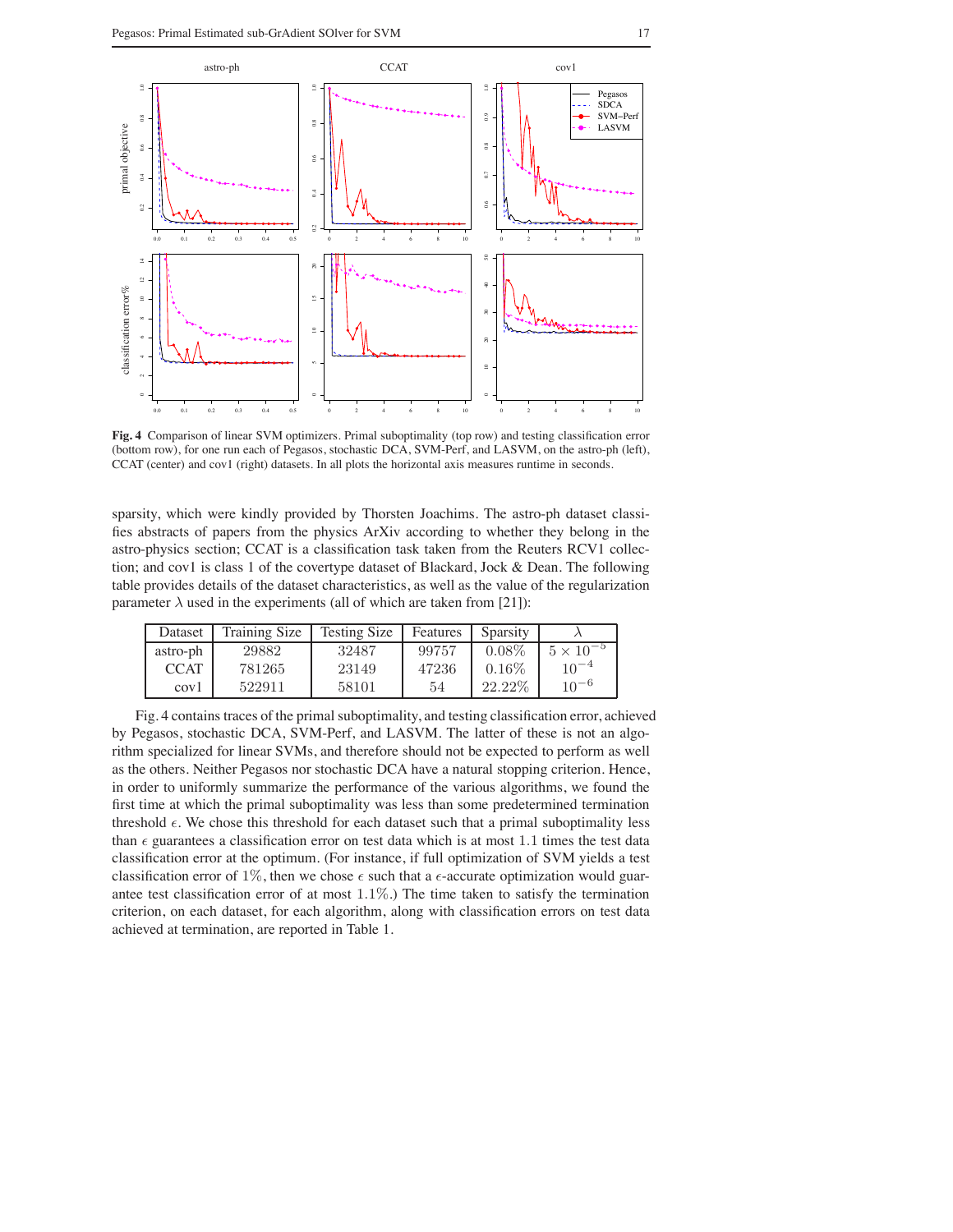| Dataset          | Pegasos         | SDCA.           | SVM-Perf       | LASVM          |
|------------------|-----------------|-----------------|----------------|----------------|
| astro-ph         | $0.04s(3.56\%)$ | $0.03s(3.49\%)$ | $0.1s(3.39\%)$ | $54s(3.65\%)$  |
| <b>CCAT</b>      | $0.16s(6.16\%)$ | 0.36s(6.57%)    | $3.6s(5.93\%)$ | >18000s        |
| cov <sub>1</sub> | $0.32s(23.2\%)$ | $0.20s(22.9\%)$ | $4.2s(23.9\%)$ | $210s(23.8\%)$ |

**Table 1** Training runtime and test error achieved (in parentheses) using various optimization methods on linear SVM problems. The suboptimality thresholds used for termination are  $\epsilon = 0.0275, 0.00589$  and 0.0449 on the astro-ph, CCAT and cov1 datasets (respectively). The testing classification errors at the optima of the SVM objectives are 3.36%, 6.03% and 22.6%.

Based both on the plots of Fig. 4, and on Table 1, we can see that, SVM-Perf is a very fast method on it own. Indeed, SVM-Perf was shown in [21] to achieve a speedup over SVM-Light of several orders of magnitude on most datasets. Nonetheless, Pegasos and stochastic DCA achieve a significant improvement in run-time over SVM-Perf. It is interesting to note that the performance of Pegasos does not depend on the number of examples but rather on the value of  $\lambda$ . Indeed, the runtime of Pegasos for the Covertype dataset is longer than its runtime for CCAT, although the latter dataset is larger. This issue is explored further in Sec. 7.3 given in the sequel.

## 7.2 Experiments with Gaussian kernels

Pegasos is particularly well suited for optimization of linear SVMs, in which case the runtime does not depend on the data set size. However, as we show in the sequel, the kernelized Pegasos variant described in section 4 gives good performance on a range of kernel SVM problems, provided that these problems have sufficient regularization. Although Pegasos does not outperform state-of-the-art methods in our experiments, it should be noted that Pegasos is a very simple method to implement, requiring only a few lines of code.

The experiments in this section were performed on four datasets downloaded from Léon Bottou's LASVM web page<sup>2</sup>. The USPS and MNIST datasets were used for the task of classifying the digit 8 versus the rest of the classes. In the following table,  $\gamma$  is the parameter controlling the width of the Gaussian kernel  $K(x, y) = e^{-\gamma ||x - y||_2^2}$ , and  $\lambda$  is the Pegasos regularization parameter.

| Dataset     | <b>Training Size</b> | <b>Testing Size</b> | $\sim$ |                       |
|-------------|----------------------|---------------------|--------|-----------------------|
| Reuters     | 7770                 | 3299                |        | $1.29 \times 10^{-4}$ |
| Adult       | 32562                | 16282               | 0.05   | $3.07 \times 10^{-5}$ |
| <b>USPS</b> | 7329                 | 1969                |        | $1.36 \times 10^{-4}$ |
| MNIST       | 60000                | 10000               | 0.02   | $1.67 \times 10^{-5}$ |

The parameters for the Reuters dataset are taken from [2], while those for the Adult dataset are from [29]. The parameters for the USPS and MNIST datasets are based on those in [2], but we increased the regularization parameters by a factor of 1000. This change resulted in no difference in the testing set classification error at the optimum on the USPS dataset, and increased it from 0.46% to 0.57% on MNIST. We discuss the performance of Pegasos with smaller values of the regularization parameter  $\lambda$  in the next section.

Fig. 5 contains traces of the primal suboptimalities in both linear and log scales, and the testing classification error, achieved by Pegasos, stochastic DCA, SVM-Light, and LASVM.

<sup>2</sup> http://leon.bottou.org/projects/lasvm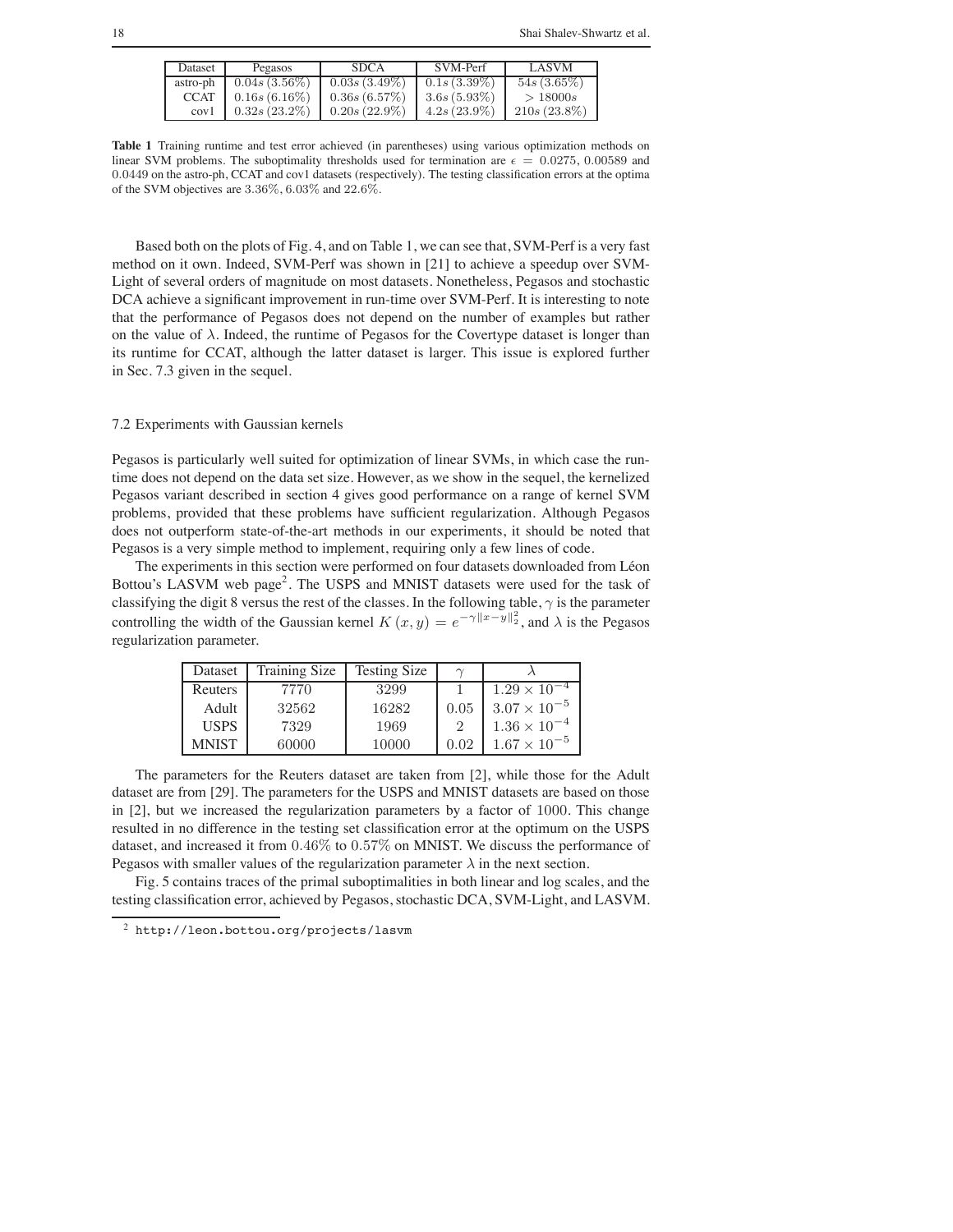

**Fig. 5** Comparison of kernel SVM optimizers. Primal suboptimality (top row), primal suboptimality in log scale (middle row) and testing classification error (bottom row), for one run each of Pegasos, stochastic DCA, SVM-Light, and LASVM, on the Reuters (left column), Adult (center column) and USPS (right column) datasets. Plots of traces generated on the MNIST dataset (not shown) appear broadly similar to those for the USPS dataset. The horizontal axis is runtime in seconds.

As in the linear experiments, we chose a primal suboptimality threshold for each dataset which guarantees a testing classification error within  $10\%$  of that at the optimum. The runtime required to achieve these targets, along with the test classification errors, are reported in Table 2.

As in the linear case, Pegasos (and stochastic DCA) achieve a reasonably low value of the primal objective very quickly, much faster than SVM-Light. However, on the USPS and MNIST datasets, very high optimization accuracy is required in order to achieve nearoptimal predictive performance, and such accuracy is much harder to achieve using the stochastic methods. Note that the test error on these data sets is very small (roughly 0.5%).

Furthermore, when using kernels, LASVM essentially dominates Pegasos and stochastic DCA, even when relatively low accuracy is required. On all four datasets, LASVM appears to enjoy the best properties of the other algorithms: it both makes significant progress during early iterations, and converges rapidly in later iterations. Nevertheless, the very simple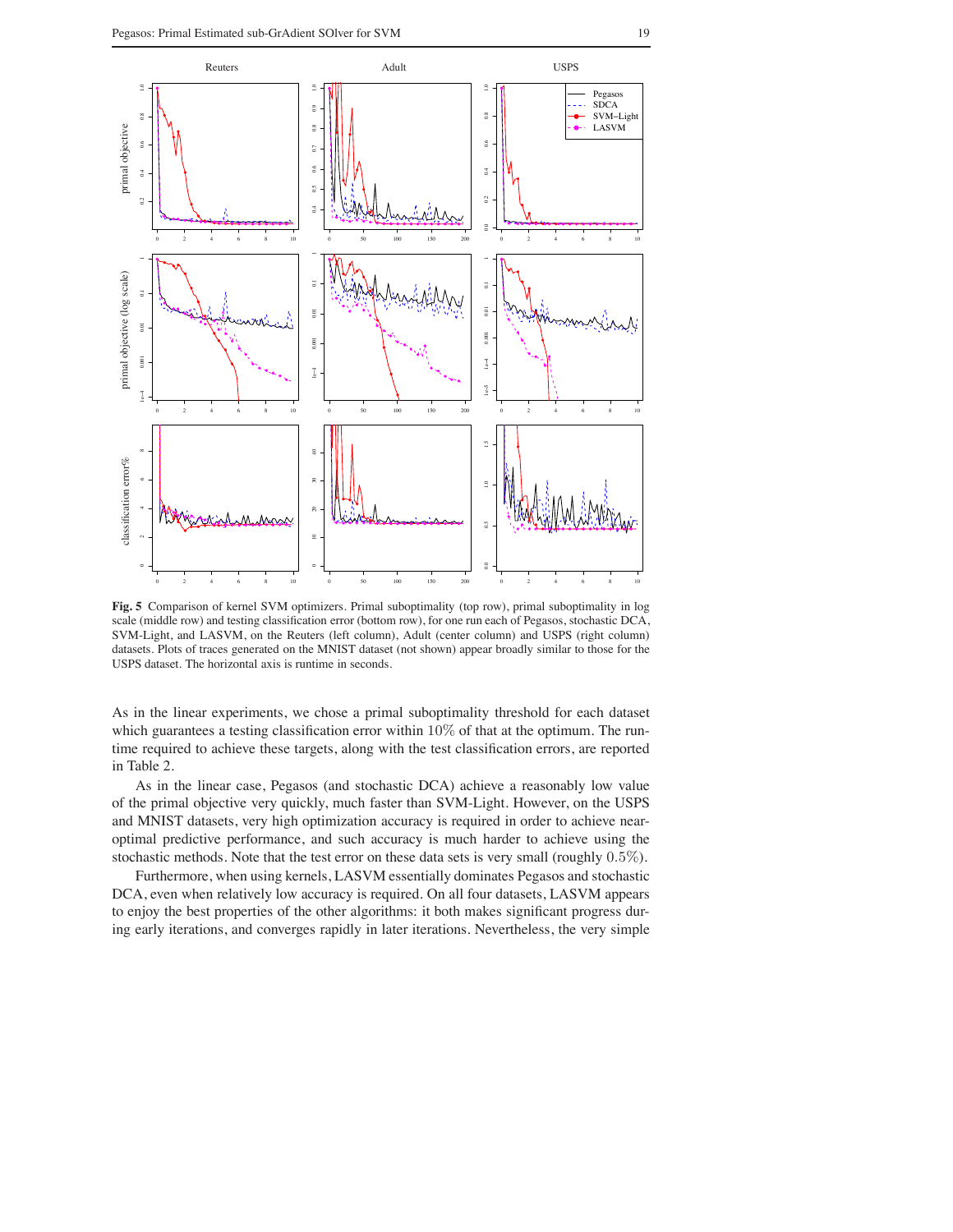method Pegasos still often yields very good predictive performance, with a competitive runtime.

It can also be interesting to compare the different methods also in terms of the number of kernel evaluations performed. All of the implementations use the same sparse representation for vectors, so the amount of time which it takes to perform a single kernel evaluation should, for each dataset, be roughly the same across all four algorithms. However, various other factors, such overhead resulting from the complexity of the implementation, or caching of portions of the kernel matrix, do affect the number of kernel evaluations which are performed in a given unit of time. Nevertheless, the discrepancy between the relative performance in terms of runtime and the relative performance in terms of number of kernel evaluations is fairly minor. To summarize this discrepancy, we calculated for each method and each data set the kernel evaluation throughput: the number of kernel evaluations performed per second of execution in the above runs. For each data set, we then normalized these throughputs by dividing each method's throughput by the Pegasos throughput, thus obtaining a relative measure indicating whether some methods are using much more, or much fewer, kernel evaluations, relative to their runtime. The resulting relative kernel evaluation throughputs are summarized in Table 3. It is unsurprising that Pegasos and stochastic DCA, as the simplest algorithms, tend to have performance most dominated by kernel evaluations. If we were to compare the algorithms in terms of the number of kernel evaluations, rather than elapsed time, then LASVMs performance would generally improve slightly relative to the others. But in any case, the change to the relative performance would not be dramatic.

## 7.3 Effect of the regularization parameter  $\lambda$

We return now to the influence of the values of the regularization parameter  $\lambda$  on the runtime of Pegasos and stochastic DCA. Recall that in the previous section, we choose to use a much larger value of  $\lambda$  in our experiments with the MNIST and USPS datasets. Fig. 6 shows the suboptimalities of the primal objective achieved by Pegasos and stochastic DCA after

| Dataset      | Pegasos        | <b>SDCA</b>     | SVM-Light      | LASVM          |
|--------------|----------------|-----------------|----------------|----------------|
| Reuters      | $15s(2.91\%)$  | $13s(3.15\%)$   | $4.1s(2.82\%)$ | $4.7s(3.03\%)$ |
| Adult        | $30s(15.5\%)$  | $4.8s(15.5\%)$  | $59s(15.1\%)$  | $1.5s(15.6\%)$ |
| <b>USPS</b>  | 120s(0.457%)   | $21s(0.508\%)$  | 3.3s(0.457%)   | 1.8s(0.457%)   |
| <b>MNIST</b> | $4200s(0.6\%)$ | $1800s(0.56\%)$ | $290s(0.58\%)$ | $280s(0.56\%)$ |

**Table 2** Training runtime and test error achieved (in parentheses) using various optimization methods on linear SVM problems.  $\epsilon = 0.00719, 0.0445, 0.000381$  and 0.00144 on the Reuters, Adult, USPS and MNIST datasets (respectively). The testing classification errors at the optima of the SVM objectives are 2.88%, 14.9%, 0.457% and 0.57%.

| Dataset     | Pegasos | <b>SDCA</b> | SVM-Light | <b>LASVM</b> |
|-------------|---------|-------------|-----------|--------------|
| Reuters     |         | $1.03\,$    | 1.14      | 0.88         |
| Adult       |         | 0.90        | 0.94      | 0.60         |
| <b>USPS</b> |         | 0.97        | 0.69      | 0.81         |
| MNIST       |         | 0.94        | 0.99      | 0.61         |

**Table 3** Relative kernel evaluation throughputs: the number of kernel evaluations per second of runtime divided by Pegasos's number of kernel evaluations per second of runtime on the same dataset.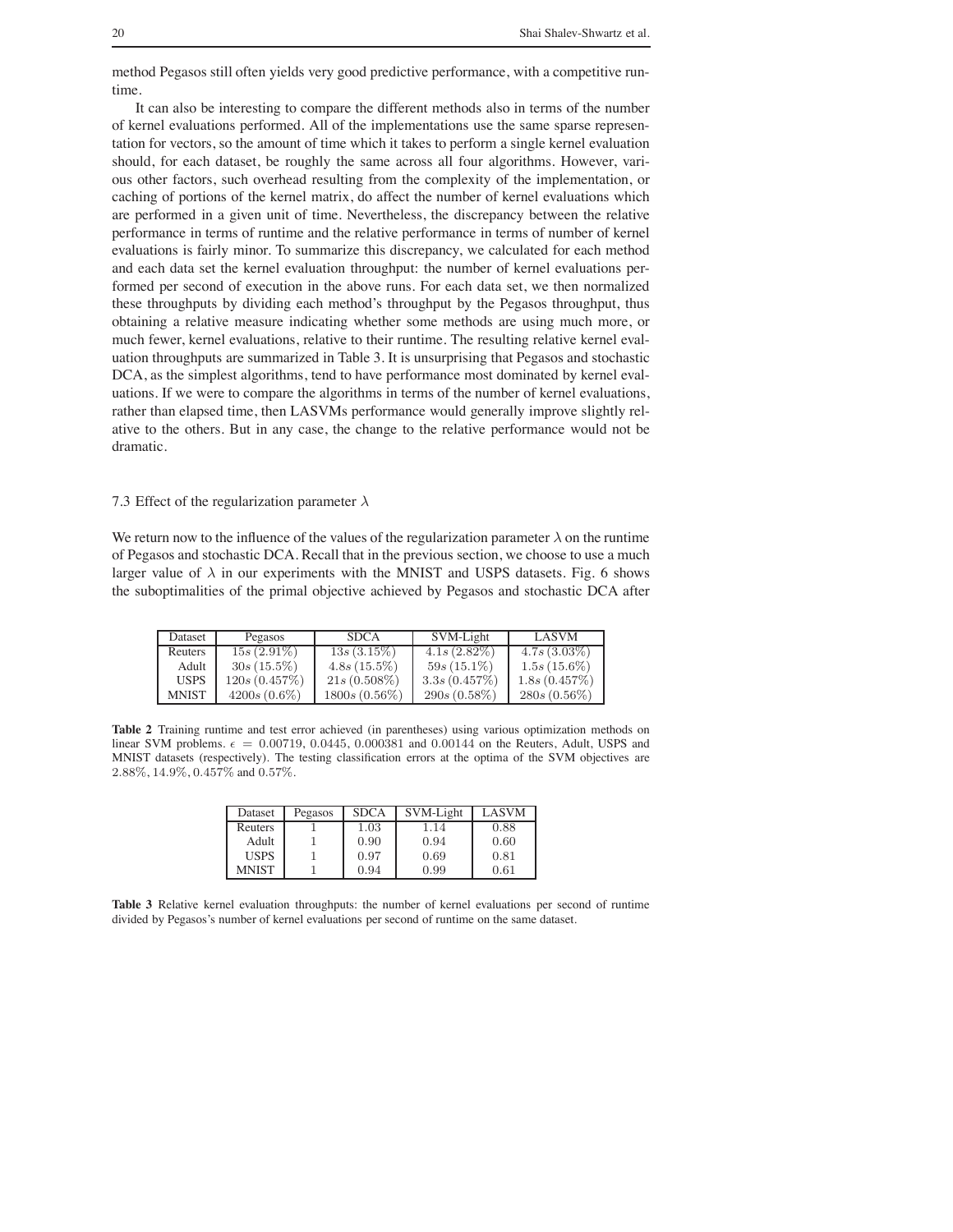

**Fig. 6** Demonstration of dependence of Pegasos' performance on regularization, on the USPS dataset. This plot shows (on a log-log scale) the primal suboptimalities of Pegasos and stochastic DCA after certain fixed numbers of iterations, for various values of  $\lambda$ .

certain fixed numbers of iterations, on the USPS dataset, as a function of the regularization parameter  $\lambda$ . As predicted by the formal analysis, the primal suboptimality after a fixed number of Pegasos iterations is inversely proportional to  $\lambda$ . Hence, the runtime to achieve a predetermined suboptimality threshold would increase in proportion to  $\lambda$ . Very small values of  $\lambda$  (small amounts of regularization) result in rather long runtimes. This phenomenon has been observed before and there have been rather successful attempts to improve Pegasos when  $\lambda$  is small (see for example [13]).

It is interesting to note that stochastic DCA does not seem to suffer from this problem. Although Pegasos and stochastic DCA have comparable runtimes for moderate values of λ, stochastic DCA is much better behaved when λ is very small (i.e. when the problem is barely infused with regularization).

#### 7.4 Experiments with the Mini-Batch Variant

In this section, we explore the influence of the mini-batch size,  $k$ , of the mini-batch variant of Fig. 2. Increasing  $k$  does not reduce our theoretical guarantees on the number of iterations  $T$  that are required to attain a primal suboptimality goal. Since the runtime of each iteration scales linearly with  $k$ , the convergence analysis suggests that increasing  $k$  would only cause a linear increase in the overall runtime  $kT$  required to achieve a predetermined accuracy goal. We show that in practice, for moderate sizes of  $k$ , a roughly linear (in  $k$ ) improvement in the number of required iterations  $T$  can be achieved, leaving the overall runtime  $kT$  almost fixed. For a serial implementation of Pegasos, this result would be uninteresting. However, using large samples for computing the subgradients can be useful in a parallel implementation, where the  $O(k)$  work of each iteration could be done in parallel, thus reducing the overall required elapsed time.

Fig. 7 includes two plots which illustrate the impact of  $k$  on the performance of Pegasos. The first plot shows that, on the astro-ph dataset, for sufficiently small values of  $k$ , the primal suboptimality achieved after  $T$  iterations is roughly proportional to the product  $kT$ .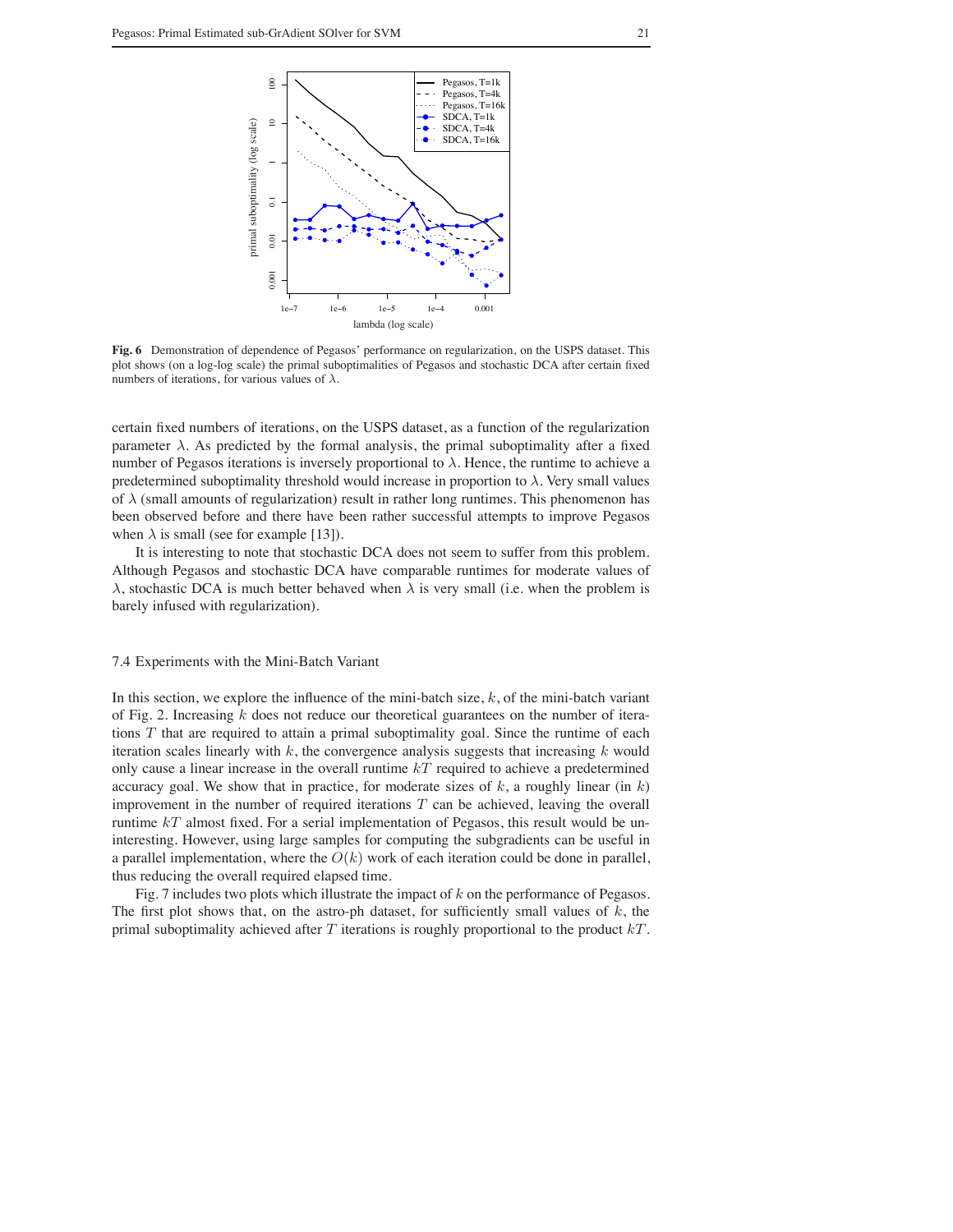

**Fig. 7** The effect of the mini-batch size on the runtime of Pegasos for the astro-ph dataset. The first plot shows the primal suboptimality achieved for certain fixed values of overall runtime  $kT$ , for various values of the mini-batch size  $k$ . The second plot shows the primal suboptimality achieved for certain fixed values of  $k$ , for various values of  $kT$ . Very similar results were achieved for the CCAT dataset.

This property holds in the region for which the curves are roughly horizontal, which in this experiment, corresponds to mini-batch sizes of up to a few hundred training points.

Note also that the three curves on the left hand side plot of Fig. 7 start increasing at different values of  $k$ . It appears that, when  $k$  is overly large, there is initially indeed a loss of performance. However, as the number of iterations increases, the slower behavior due to the mini-batch size is alleviated.

The second plot further underscores this phenomenon. We can see that, for three values of  $k$ , all significantly greater than 100, the experiments with the largest mini-batch size made the least progress while performing the same amount of computation. However, as the number of iterations grows, the suboptimalities become similar. The end result is that the overall runtime does not seem to be strongly dependent on the mini-batch size. We do not yet have a good quantitative theoretical understanding of the mini-batch results observed here.

# 7.5 Comparison of sampling procedures

The analysis of Pegasos requires sampling with replacement at each iteration. Based on private communication with Léon Bottou we experimented with sampling *without* replacement. Specifically, we chose a random permutation over the training examples and performed updates in accordance to the selected order. Once we traversed all the permuted examples, we chose a new permutation and iteratively repeated the process. We also experimented with a further simplified approach in which a single random permutation is drawn and then used repeatedly. Fig. 8 indicates that, on the astro-ph dataset, the sampling without replacement procedures outperform significantly the uniform i.i.d. sampling procedure. Further, it seems that choosing a new permutation every epoch, rather than keeping the permutation intact, provides some slight further improvement. We would like to note though that while the last experiment underscores the potential for additional improvement in the convergence rate,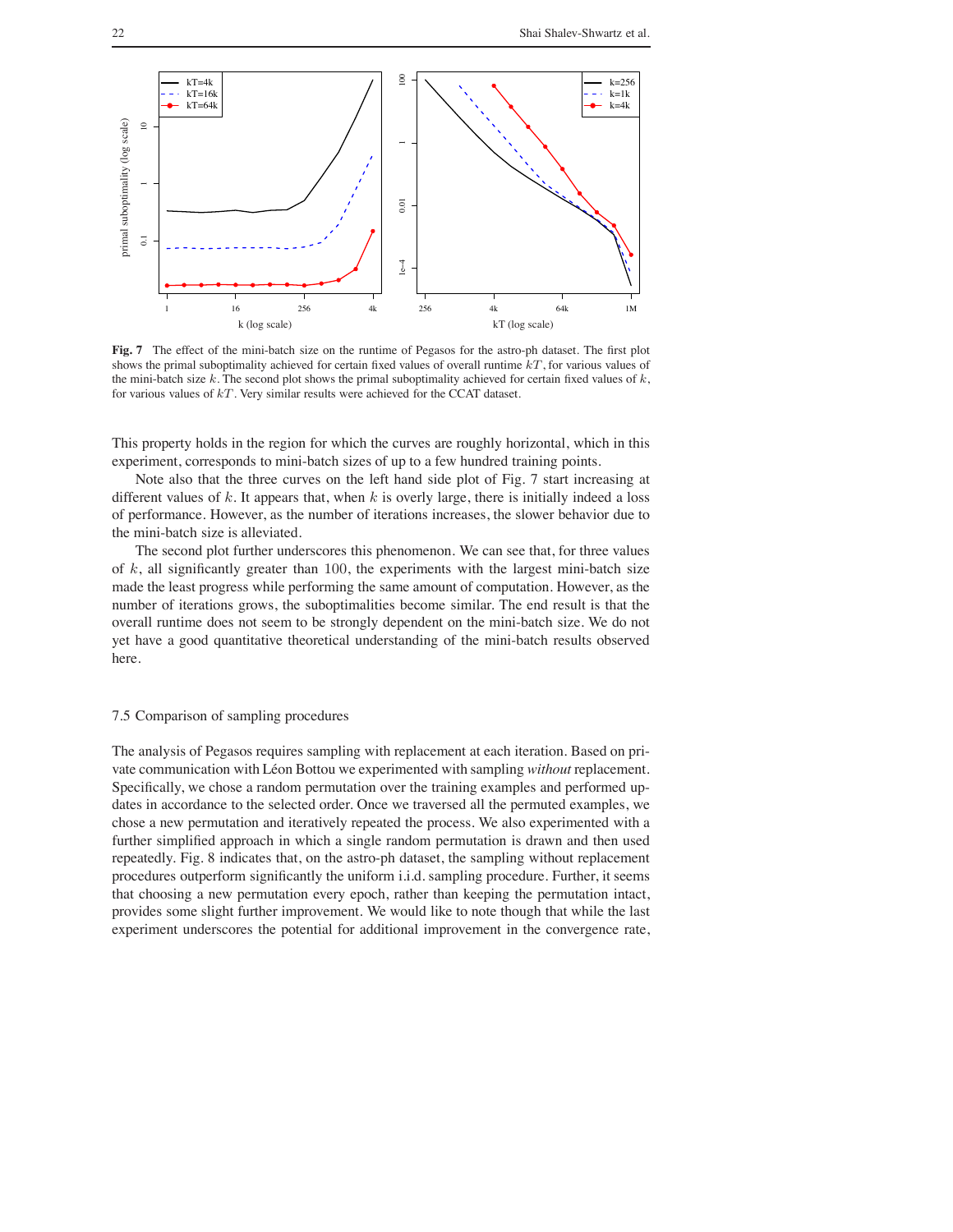

**Fig. 8** The effect of different sampling methods on the performance of Pegasos for the astro-ph dataset. The curves show the primal suboptimality achieved by uniform i.i.d. sampling, sampling from a fixed permutation, and sampling from a different permutation for every epoch.



**Fig. 9** Comparisons of Pegasos to Norma (left), and Pegasos to stochastic gradient descent with a fixed learning rate (right) on the Astro-Physics datset. In the left hand side plot, the solid curves designate the objective value while the dashed curves show the test loss.

the rest of the experiments reported in the paper were conducted in accordance with the formal analysis using uniform sampling with replacements.

## 7.6 Comparison to other stochastic gradient methods

In our last set of experiments, we compared Pegasos to Norma [24] and to a variant of stochastic gradient descent due to Zhang [37]. Both methods share similarities with Pegasos when  $k = 1$ , and differ in their schemes for setting the learning rate  $\eta_t$ . Thm. 4 from [24], suggests to set  $\eta_t = p/(\lambda \sqrt{t})$ , where  $p \in (0, 1)$ . Based on the bound given in the theorem, the optimal choice of p is  $0.5(2 + 0.5T^{-1/2})^{1/2}$ , which for  $t \ge 100$  is in the range  $[0.7, 0.716]$ . Plugging the optimal value of  $p$  into Thm. 4 in [24] yields the bound  $O(1/(\lambda\sqrt{T}))$ . We therefore conjectured that Pegasos would converge significantly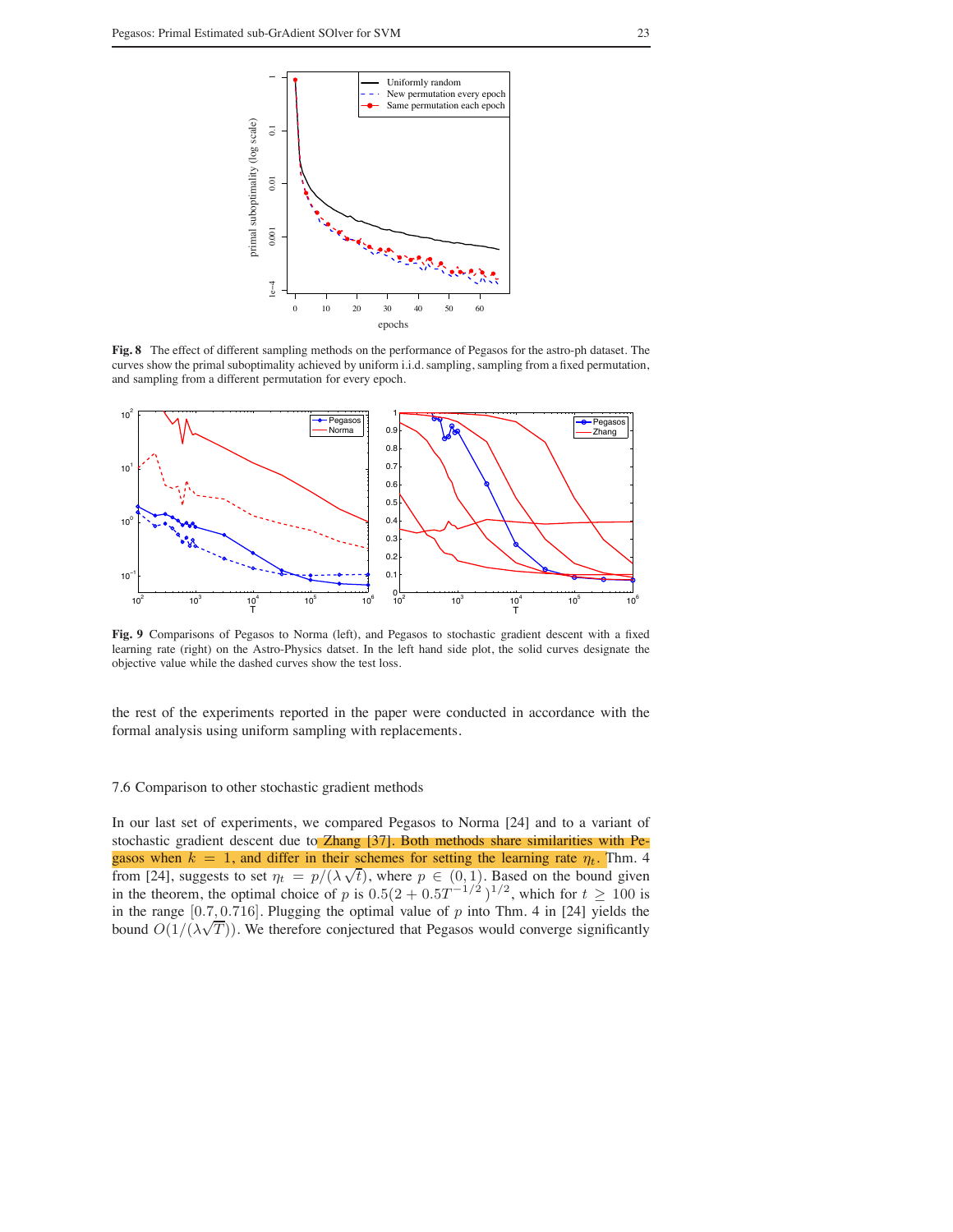faster than Norma. On the left hand side of Fig. 7.6 we compare Pegasos (with the optional projection step) to Norma on the Astro-Physics dataset. We divided the dataset to a training set with 29,882 examples and a test set with 32,487 examples. We report the final objective value and the average hinge-loss on the test set. As in [21], we set  $\lambda = 2 \cdot 10^{-4}$ . It is clear from the figure that Pegasos outperforms Norma. Moreover, Norma fails to converge even after  $10^6$  iterations. The poor performance of Norma can be attributed to the fact that the value of  $\lambda$  here is rather small.

We now turn to comparing Pegasos to the **algorithm of Zhang** [37] which simply sets  $\eta_t = \eta$ , where  $\eta$  is a (fixed) small number. A major disadvantage of this approach is that finding an adequate value for  $\eta$  is a difficult task on its own. Based on the analysis given in [37] we started by setting  $\eta$  to be  $10^{-5}$ . Surprisingly, this value turned out to be a poor choice and the optimal choice of  $\eta$  was substantially larger. On the right hand side of Fig. 7.6 we illustrate the convergence of stochastic gradient descent with  $\eta_t$  set to be a fixed value from the set  $\{0.001, 0.01, 0.1, 1, 10\}$ . It is apparent that for some choices of  $\eta$  the method converges at about the same rate of Pegasos while for other choices of  $\eta$  the method fails to converge. For large datasets, the time required for evaluating the objective is often much longer than the time required for training a model. Therefore, searching for  $\eta$  is significantly more expensive than running the algorithm a single time. The apparent advantage of Pegasos is due to the fact that we do not need to search for a good value for  $\eta$  but rather have a predefined schedule for  $\eta_t$ .

# **8 Conclusions**

We described and analyzed a simple and effective algorithm for approximately minimizing the objective function of SVM. We derived fast rate of convergence results and experimented with the algorithm. Our empirical results indicate that for linear kernels, Pegasos achieves state-of-the-art results, despite of, or possibly due to, its simplicity. When used with more complex kernels, Pegasos may still be a simple competitive alternative to more complicated methods, especially when fairly lax optimization can be tolerated.

Recently, Bottou and Bousquet [4] proposed to analyse optimization algorithms from the perspective of the underlying machine learning task. In a subsequent paper [32], we analyze Pegasos and other SVM training methods from a machine learning perspective, and showed that Pegasos is more efficient than other methods when measuring the runtime required to guarantee good predictive performance (test error).

Acknowledgements We would like to thank Léon Bottou for useful discussions and suggestions, and Thorsten Joachims and Léon Bottou for help with the experiments. We would also like to thank the anonymous reviewers for their helpful comments. Part of this work was done while SS and NS were visiting IBM research labs, Haifa, Israel. This work was partially supported by grant I-773-8.6/2003 from the German Israeli Foundation (GIF) and by the Israel Science Foundation under grant number 522/04.

# **References**

- 1. Amari, S.: Natural gradient works efficiently in learning. Neural Computation **10**, 251–276 (1998)
- 2. Bordes, A., Ertekin, S., Weston, J., Bottou, L.: Fast kernel classifiers with online and active learning. Journal of Machine Learning Research **6**, 1579–1619 (2005)
- 3. Bottou, L.: Online algorithms and stochastic approximations. In: D. Saad (ed.) Online Learning and Neural Networks. Cambridge University Press, Cambridge, UK (1998)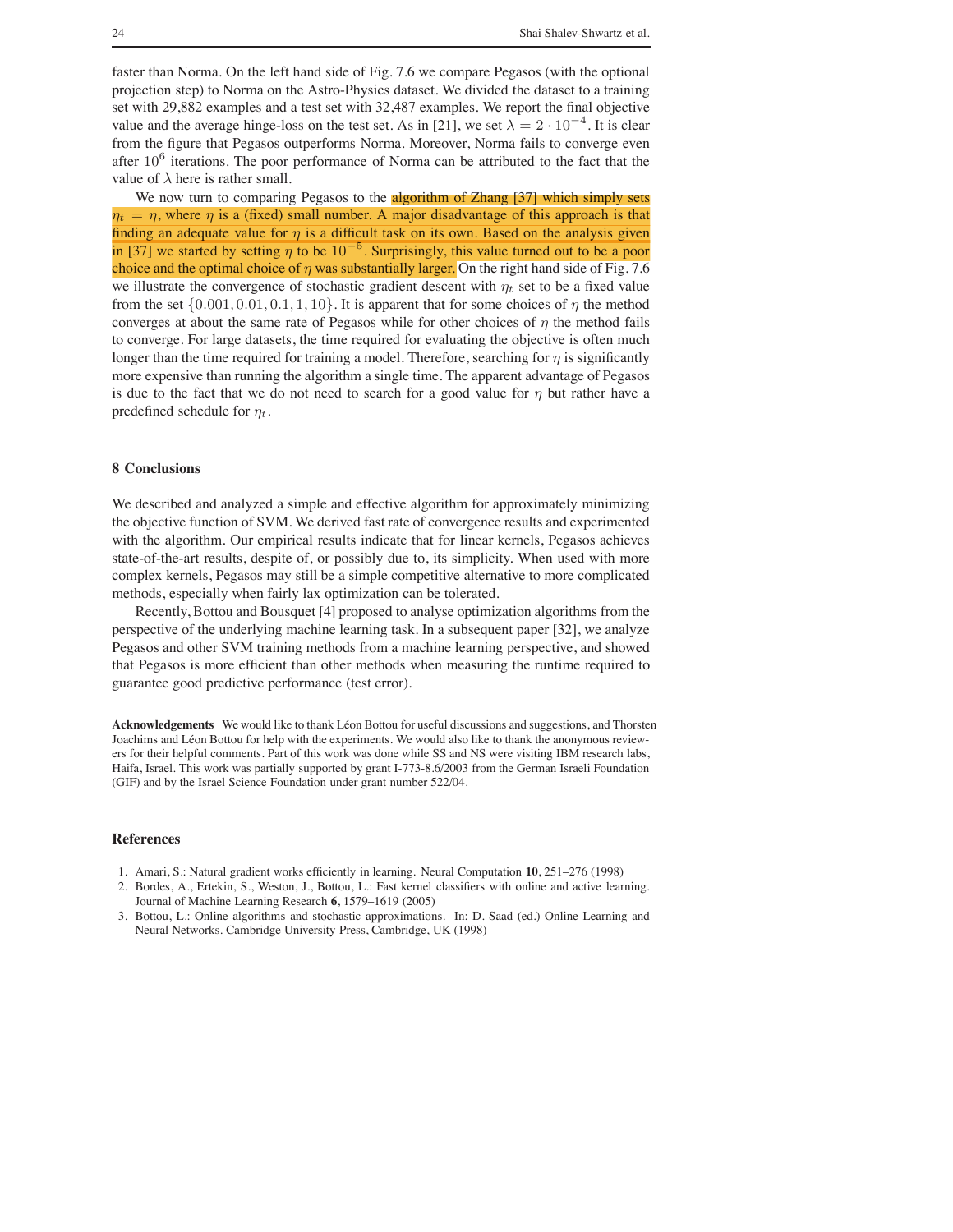- 4. Bottou, L., Bousquet, O.: The tradeoffs of large scale learning. In: Advances in Neural Information Processing Systems 20, pp. 161–168 (2008)
- 5. Bottou, L., LeCun, Y.: Large scale online learning. In: S. Thrun, L. Saul, B. Schölkopf (eds.) Advances in Neural Information Processing Systems 16. MIT Press, Cambridge, MA (2004)
- 6. Bottou, L., Murata, N.: Stochastic approximations and efficient learning. In: M.A. Arbib (ed.) The Handbook of Brain Theory and Neural Networks, Second edition,. The MIT Press, Cambridge, MA (2002)
- 7. Boyd, S., Vandenberghe, L.: Convex Optimization. Cambridge University Press (2004)
- 8. Censor, Y., Zenios, S.: Parallel Optimization: Theory, Algorithms, and Applications. Oxford University Press, New York, NY, USA (1997)
- 9. Cesa-Bianchi, N., Conconi, A., Gentile, C.: On the generalization ability of on-line learning algorithms. IEEE Transactions on Information Theory **50**(9), 2050–2057 (2004)
- 10. Chapelle, O.: Training a support vector machine in the primal. Neural Computation **19**(5), 1155–1178 (2007). DOI 10.1162/neco.2007.19.5.1155. URL http://www.mitpressjournals.org/doi/ abs/10.1162/neco.2007.19.5.1155
- 11. Crammer, K., Dekel, O., Keshet, J., Shalev-Shwartz, S., Singer, Y.: Online passive aggressive algorithms. Journal of Machine Learning Research **7**, 551–585 (2006)
- 12. Cristianini, N., Shawe-Taylor, J.: An Introduction to Support Vector Machines. Cambridge University Press (2000)
- 13. Do, C., Le, Q., Foo, C.: Proximal regularization for online and batch learning. In: Proceedings of the 26th International Conference on Machine Learning (2009)
- 14. Duda, R.O., Hart, P.E.: Pattern Classification and Scene Analysis. Wiley (1973)
- 15. Fine, S., Scheinberg, K.: Efficient SVM training using low-rank kernel representations. J. of Mach. Learning Res. **2**, 242–264 (2001)
- 16. Freund, Y., Schapire, R.E.: Large margin classification using the perceptron algorithm. Machine Learning **37**(3), 277–296 (1999)
- 17. Hazan, E., Kalai, A., Kale, S., Agarwal, A.: Logarithmic regret algorithms for online convex optimization. In: Proceedings of the Nineteenth Annual Conference on Computational Learning Theory (2006)
- 18. Hsieh, C., Chang, K., Lin, C., Keerthi, S., Sundararajan, S.: A dual coordinate descent method for largescale linear SVM. In: ICML, pp. 408–415 (2008)
- 19. Hush, D., Kelly, P., Scovel, C., Steinwart, I.: Qp algorithms with guaranteed accuracy and run time for support vector machines. Journal of Machine Learning Research (2006)
- 20. Joachims, T.: Making large-scale support vector machine learning practical. In: B. Schölkopf, C. Burges, A. Smola (eds.) Advances in Kernel Methods - Support Vector Learning. MIT Press (1998)
- 21. Joachims, T.: Training linear SVMs in linear time. In: Proceedings of the ACM Conference on Knowledge Discovery and Data Mining (KDD), pp. 216–226 (2006)
- 22. Kakade, S., Tewari, A.: On the generalization ability of online strongly convex programming algorithms. In: Advances in Neural Information Processing Systems 22 (2009)
- 23. Kimeldorf, G., Wahba, G.: Some results on tchebycheffian spline functions. J. Math. Anal. Applic. **33**, 82–95 (1971)
- 24. Kivinen, J., Smola, A.J., Williamson, R.C.: Online learning with kernels. IEEE Transactions on Signal Processing **52**(8), 2165–2176 (2002)
- 25. Kushner, H., Yin, G.: Stochastic approximation algorithms and applications. New-York: Springer-Verlag (1997)
- 26. Murata, N.: A statistical study of on-line learning. In: D. Saad (ed.) Online Learning and Neural Networks. Cambridge University Press, Cambridge, UK (1998)
- 27. Murata, N., Amari, S.: Statistical analysis of learning dynamics. Signal Processing **74**(1), 3–28 (1999)
- 28. Nesterov, Y.: Primal-dual subgradient methods for convex problems. Tech. rep., Center for Operations Research and Econometrics (CORE), Catholic University of Louvain (UCL) (2005)
- 29. Platt, J.C.: Fast training of Support Vector Machines using sequential minimal optimization. In: B. Schölkopf, C. Burges, A. Smola (eds.) Advances in Kernel Methods - Support Vector Learning. MIT Press (1998)
- 30. Rockafellar, R.: Convex Analysis. Princeton University Press (1970)
- 31. Shalev-Shwartz, S., Singer, Y., Srebro, N.: Pegasos: Primal Estimated sub-GrAdient SOlver for SVM. In: Proceedings of the 24th International Conference on Machine Learning, pp. 807–814 (2007)
- 32. Shalev-Shwartz, S., Srebro, N.: SVM optimization: Inverse dependence on training set size. In: Proceedings of the 25th International Conference on Machine Learning, pp. 928–935 (2008)
- 33. Smola, A., Vishwanathan, S., Le, Q.: Bundle methods for machine learning. In: Advances in Neural Information Processing Systems 21 (2007)
- 34. Spall, J.C.: Introduction to Stochastic Search and Optimization. Wiley, New York (2003)